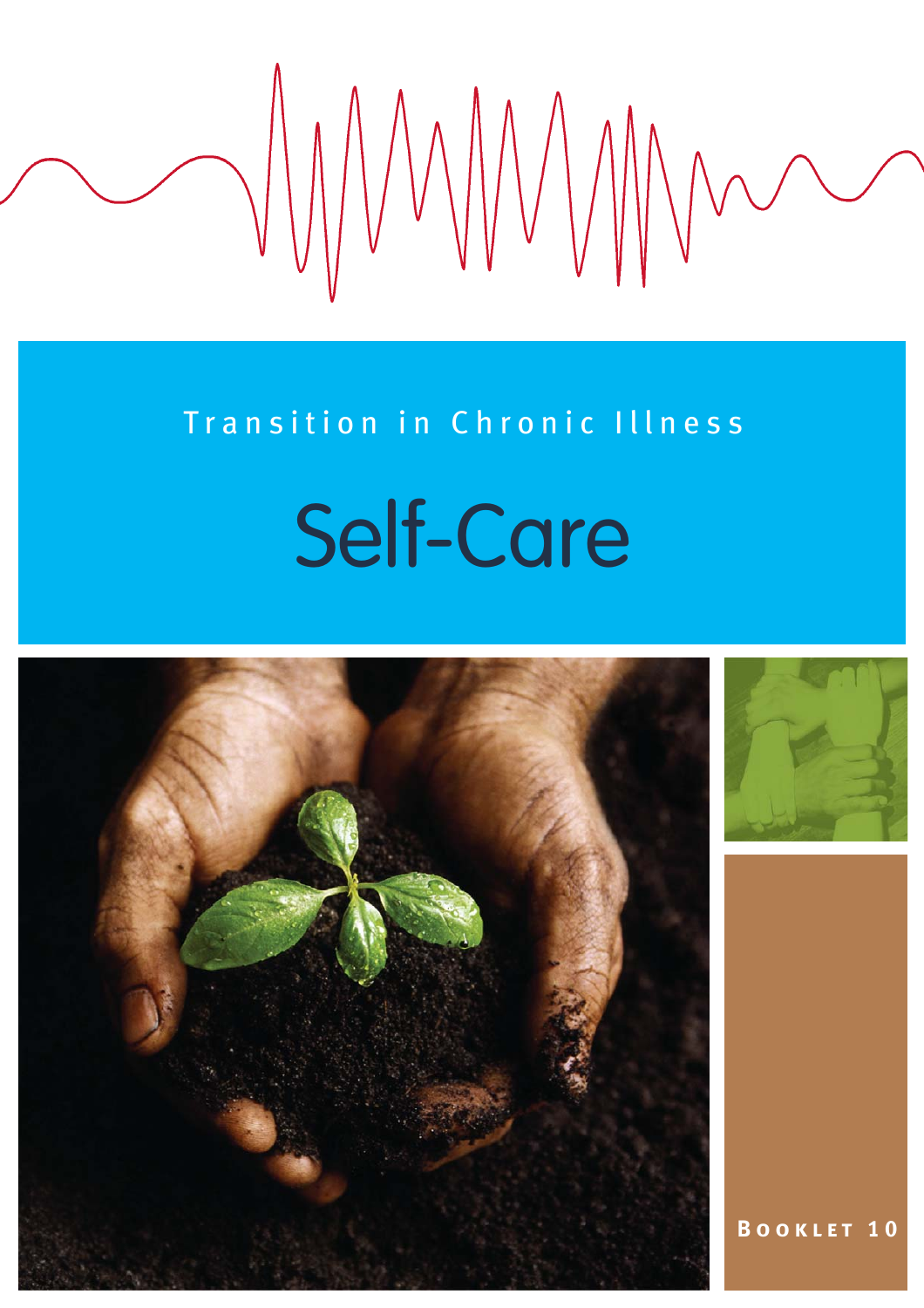**Compiled by:** Dr Debbie Kralik RN, PhD Senior Research Fellow University of South Australia RDNS Research Unit Ms Kerry Telford BASW, Grad Dip Grief Counselling

> Researcher RDNS Research Unit.

Email: researchunit@rdns.org.au Website: http://www.rdns.org.au/research\_unit

#### **Titles in the 'Transition in chronic illness' booklet series**

- 1. Constant change: the shifting experience of illness
- 2. Grief, loss and fear
- 3. Shifts in self and identity
- 4. Relationships
- 5. Sexuality
- 6. Fatigue
- 7. Pain
- 8. Interacting with others
- 9. Our inner world
- 10. Self-care
- 11. Understanding Transition



Australian Research Council Discovery Grant DP0346092

© RDNS Research Unit – November 2005

This booklet is copyright. Apart from any fair dealing for the purposes of private study, research, criticism or review, as permitted under Australian copyright law, no part of this report may be reproduced or copied in any form, or scanned or stored in any type of information retrieval device or transmitted in any from or by any means, without the prior written permission of the author.

#### **DISCLAIMER**

This report is issued on the basis that:

- The information in it is intended as a guide only and should not replace the advice of a healthcare professional.
- You should rely on your own independent advice.
- No representation, assurance, warranty or undertaking is given or made as to the suitability or accuracy of the information for any specific purpose or the relevance, appropriateness, accuracy or reliability of any opinions, conclusions, recommendations or other information (all of which matters may change without notice) contained in this report.
- Save for any statutory liability that cannot be excluded, RDNS and its employees and agents disclaim and exclude to the maximum extent permitted by law all liability and responsibility (whether in negligence or otherwise) for any direct or indirect loss, damage or harm to personal property which may be suffered by any person relying upon this report.
- RDNS does not assume any obligation to update this report or correct any inaccuracy which may become apparent after it is issued.
- Provision of this report does not constitute endorsement by RDNS of any product or organisation referred to in it.
- All information contained in this report is gathered from research participants and academic literature that we believe to be reliable. However we cannot guarantee its accuracy and you should only rely on information and advices provided by your independent healthcare professional. We are passing on this information in good faith.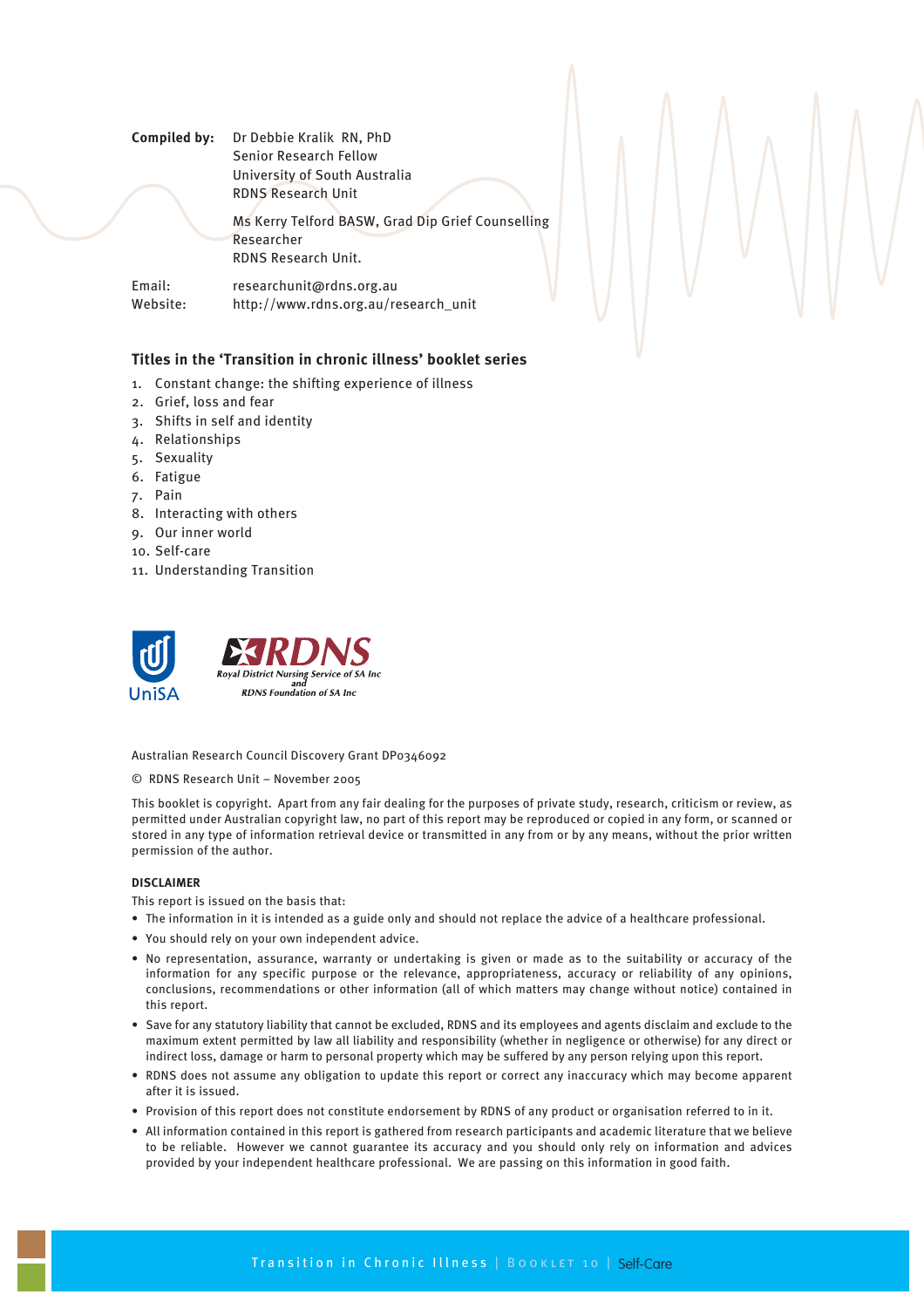# **Contents**

| Reclaiming Order In Life Through Self-Care |                         |
|--------------------------------------------|-------------------------|
| There Can Be Positive Outcomes Too!        | 4                       |
| <b>Reclaiming A Sense Of Order</b>         | 6                       |
| <b>Sources Of Inspiration</b>              | 8                       |
| Fun Is Still An Important Part Of Life     | 10                      |
| <b>Goals Worth Striving For</b>            | $\overline{\mathbf{1}}$ |
| Our Message To You                         | 13                      |
| Our Message To Health Workers              | 14                      |
| <b>About Us</b>                            | 15                      |
| <b>About The Booklets</b>                  | 16                      |
| <b>About The Research Inquiry</b>          | 16                      |
| <b>What Are We Researching?</b>            | 16                      |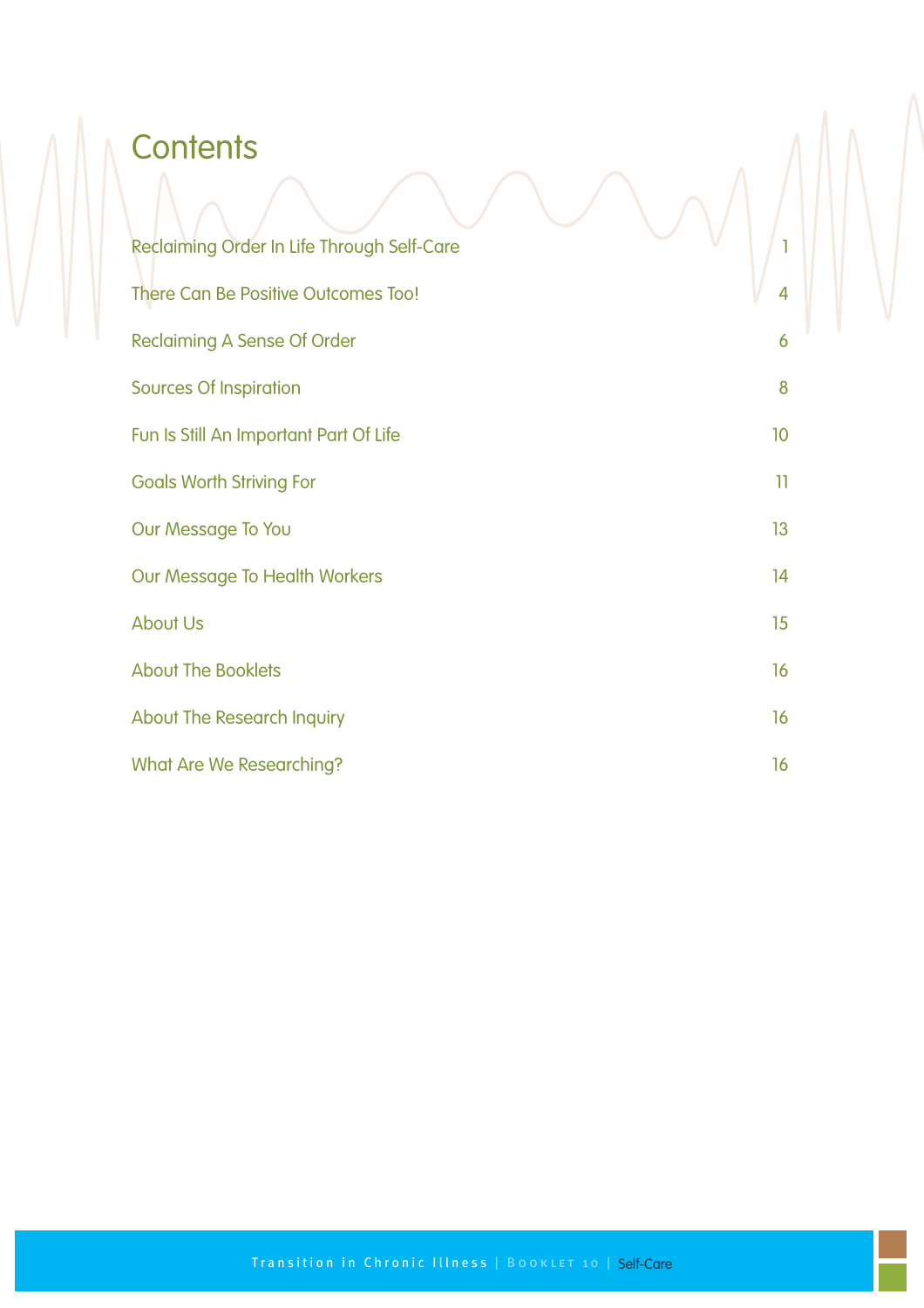

Transition in Chronic Illness | Booklet 10 | Self-Care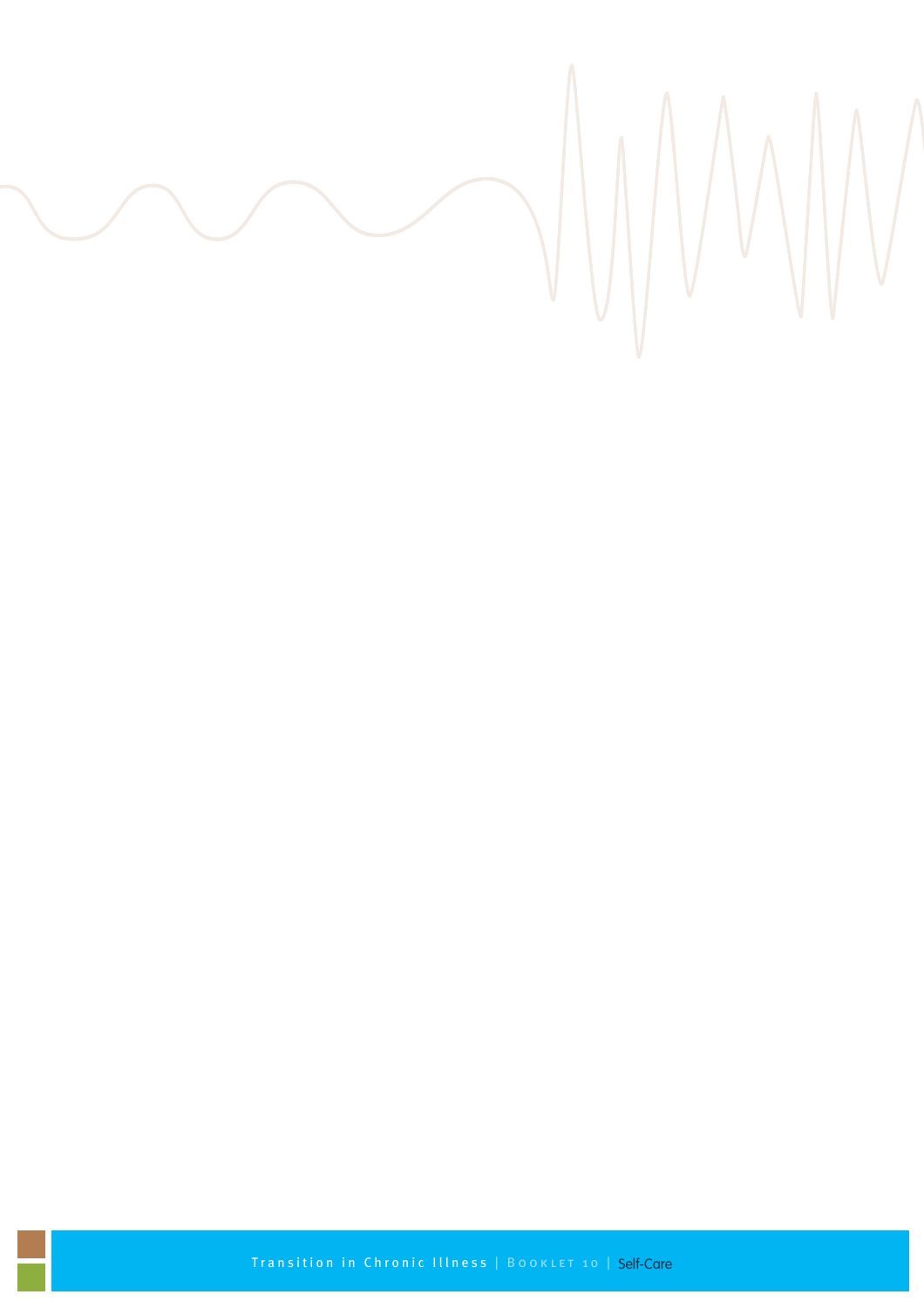Much of what we do and come to know about our long term conditions come from every day experiences of living with it (practice)... and through routine contacts with others and information sources (like the Internet). The reasons for undertaking self-care are not usually medical but life issues.

# Reclaiming Order In Life Through Self-Care

Our experiences with chronic illness can feel like a roller coaster ride with its ups and downs. Sometimes it can feel like all control is lost. We can all relate to the dips, where we felt chaotic, overwhelmed with strong emotions and a sense of nothing being as it was. Reflecting back over our experiences helps to put those times in perspective. We revealed that we have faced these times over and over, found ways to cope, learned what helps and what doesn't, and arrived at a point of understanding about how illness fits in our lives. We now know how to think about the illness, what to do when it interferes with our wellbeing, and how to adjust our lives so that we can find balance between maintaining wellbeing and living life. We have learned to adopt a new vision of ourselves and our life that incorporates illness. During the process of learning to live with illness, we have learnt a lot about ourselves and our relationships with others. Illness no longer stays in the foreground of our everyday life. Rather, it takes a back seat, freeing our mind and bodies up for the experience of living a meaningful life. That does not mean we do not attend to illness symptoms; we simply do what we need, to manage them and get on with life. Here is how we described our journey through the disruption of illness.

#### *Looking back, how do you view your journey with illness?*

The illness was slow coming on and early stages were brushed off as several minor annoyances. As it progressed and increasingly interrupted my lifestyle I still felt it would go away and I could return to as I was. Not exactly denial but determined that my life would not be severely disrupted for long. Over time as the disruption of it became chronic and I had to learn to change my life to suit the illness, it became a very depressing time until I learned to accept that it was with me for a long time. I needed to adapt to it to survive.

### *Graham*

My journey began with the diagnosis of an inflammatory bowel disease about eight years ago. First there was a colonoscopy, a vague amount of information from a specialist, no information from a GP and wrong information from a nurse. I searched the internet and found information on rather horrific symptoms. I thought I could not possibly have this dreadful disease, not me! So I began with fear, disbelief and ignorance of its potential affect on my lifestyle and me.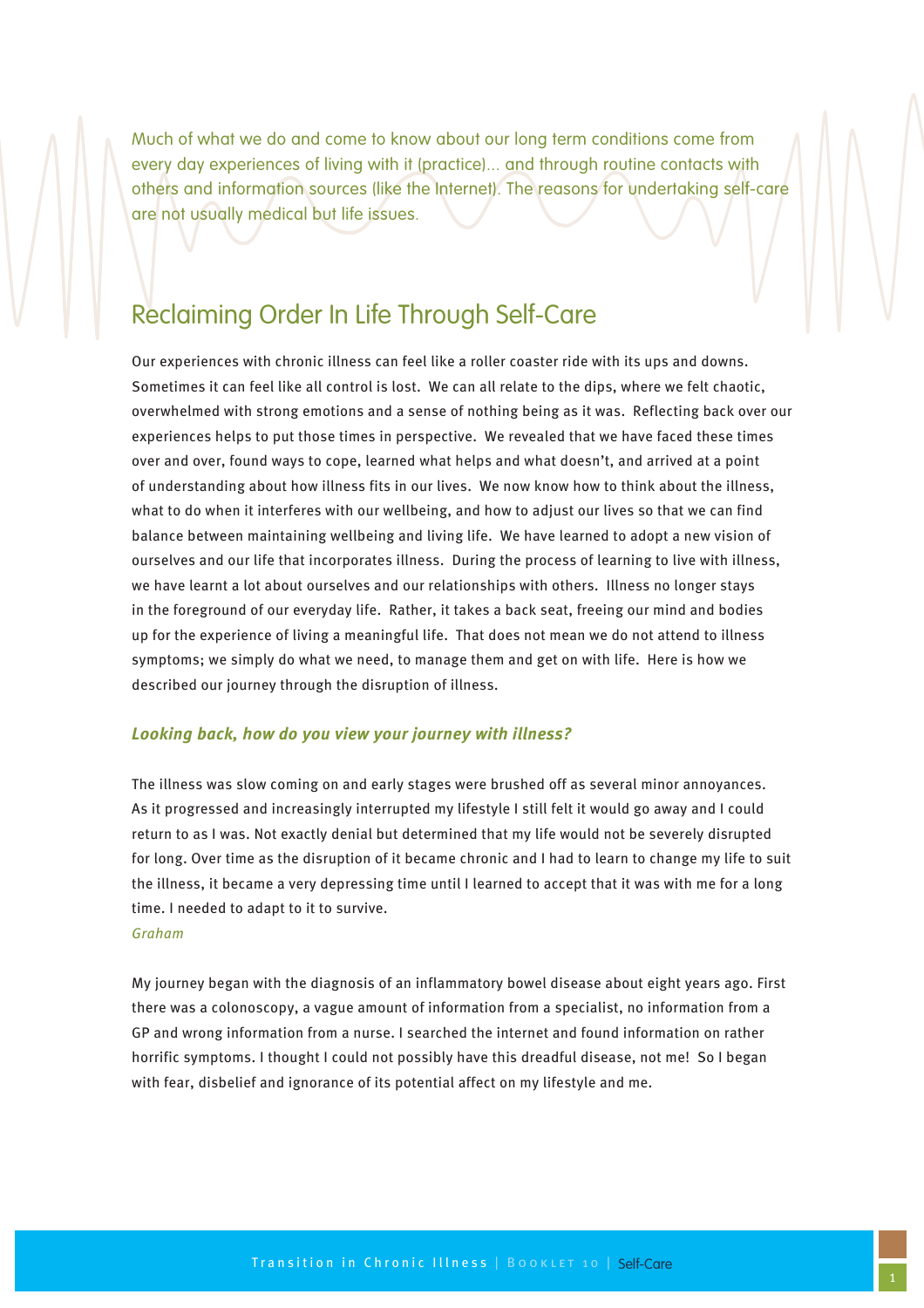I gradually found out more, changed to a competent specialist and learned that the symptoms can be debilitating, painful, uncertain and unpredictable. No cure means no medical understanding of a cause, only theories, and therefore there are only imperfect treatments with serious side effects. I have learned everything I can about my disease and once I have digested the fact that the symptoms could disable me from time to time, if not always, my mind turns to positive thoughts and new tactics to still enjoy life even though my persona becomes less spontaneous. I see the trivialities of life more clearly and try to rise above them. I recognise that I live with a degree of sadness because I have a chronic illness. My sense of humour has improved and I view the difficulties of life more calmly. When I do feel well, I do as much as I can to enjoy myself. I never let fear take hold. *Di*

Because of my memory loss I can't comment on what's happened to me on a first person basis. But being sick is just something that happened. Sure, it's stopped me in my tracks, but these types of things happen to others too. It's how you react and deal with it all that's important. *Iolanda*

My illness has been a bumpy journey, rather than a steady one. It's often a case of "two steps forward and one step back", but generally I feel I am moving forward in a positive direction. Here is my journey as I see it:

- **Despair and fear** when I became really ill.
- **Hope** that in swallowing the prescribed pills, I'd get better again. I did improve for a time but gradually my condition deteriorated.
- **Lack of control** over the future and of the unknown.
- **Alienated** because having a rare condition made getting information near impossible, on top of having no ongoing specialist care.
- **Huge learning curve** when I finally had access to the Internet and to information.
- **Relief** in finding support groups and knowing there were others out there just like me. I no longer felt completely alone.
- **Self-respect and confidence** as I learned to trust my own judgement and to expect quality care and respect from health care workers.
- **Self-reliance** in realising for a vast majority of the time, I'm responsible for my own health care.
- **Acceptance** of my illness and its limitations, but at the same time not letting illness defeat me.
- **Reassessment** of my priorities in life and discovering what really is important.
- **Appreciation** of the many gifts life has to offer, an appreciation I doubt I would have developed had I not become ill.
- **Determination** to have as much control over my life as possible and to live life as fully as I can, even if it isn't exactly what I'd planned.

*Chrispy*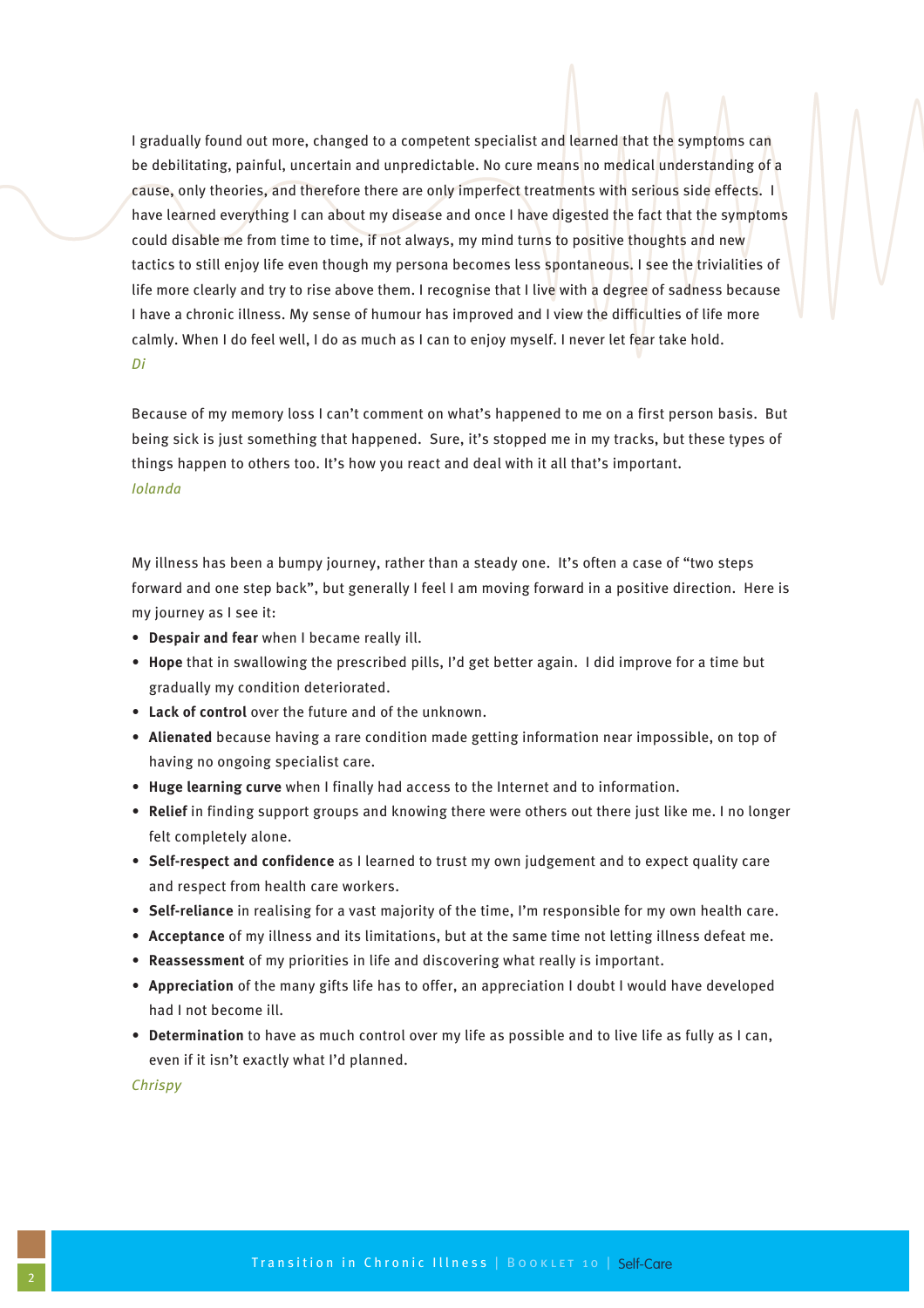After I was diagnosed I felt grateful to be living where I was with my family physically intact, all living under the same roof. After an eight month separation I was having time out from my work and social life. My time was spent learning /talking /thinking about my life with MS at the fore front and visiting doctors and other health people. It all felt a bit surreal. I remember working hard to keep a sense of the familiar everyday in my life. I remember staying as active as I could in different ways. People kept saying I needed to change my ways of doing things. I knew I needed to change also but I don't think we were thinking about the same things. I wanted to reprioritize and check in on the values and meanings I had on/in my life. That was a process I had already embarked on before MS. Once diagnosed I knew I needed to commit to and integrate that change I was seeking more deeply. ….My spirit was calling out louder for peace and harmony. So I needed to stabilize the MS to get to a physically optimal functional state where I could get on with the real job/task at hand. Living well with integrity and greater clarity around what was good for me! I looked at my life style, nothing drastic or over the top, created what I felt and deeply inside knew would be good for me i.e. diet, activity, friendships, interests etc.

My MS became less at the forefront and took up less space in my life. It moved in and out of the front seat according to what was happening with it. But it's never stood alone since. It feels so integrated and part of me. That may change again but I don't give it much consideration. I have been and want to continue dealing with life as it arises, with the qualities and skills I have in my life. *Olympia*

What other journey was there? *Frank*



I started my life with diabetes with much hope and determination. Yet my body seemed to defy usual diabetes explanations, causing frustration and disillusionment. Subsequently my illness provoked some of the saddest times in my life. I questioned my worth and value as a human being because illness is all I saw in me for a long while. Now that I have found my place in this world, I see my journey with illness as something that has allowed me to conquer through challenge. While there is nothing inherently pleasant about illness, I can see how I've grown through the experience. This journey has been one of self discovery - physical, psychological, emotional and spiritual. *Mari*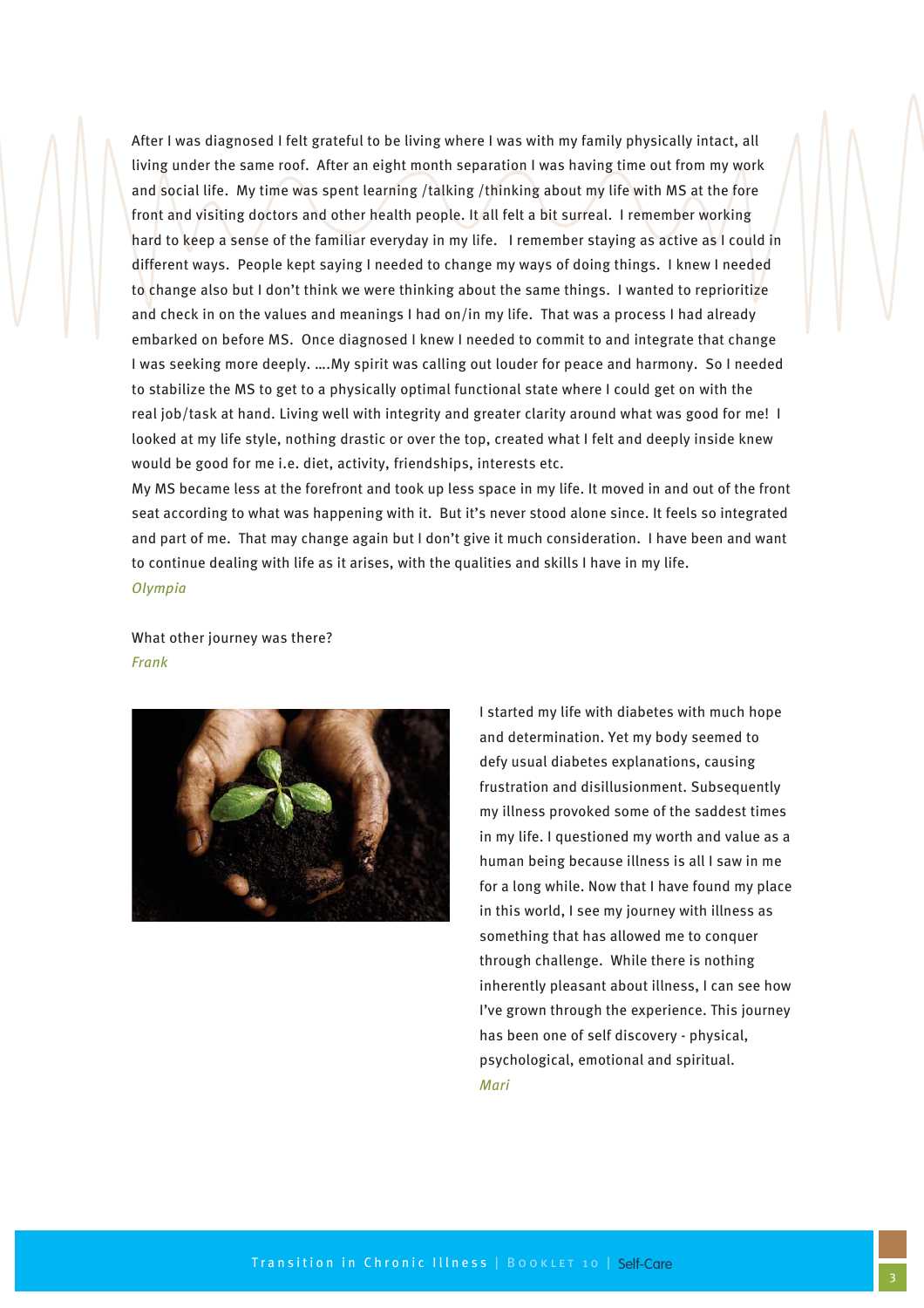# There Can Be Positive Outcomes Too!

Some people may be surprised to find that living with chronic illness can have some positive outcomes. When we are confronted with a challenging or adverse event we can learn and develop as a result of experiencing the difficulties it presents. It is no different with the experience of living with an illness. The demands that illness makes on our lives causes us to become more in tune with who we are and what we are really 'made of'. We might discover aspects of our personality that we had not been aware of prior to illness, such as courage, determination and resilience. We learn to appreciate ourselves by listening to the needs of our bodies, and realise that adaptation to new life circumstances means a process of trial and error. For some of us this is the first time we began to focus on ourselves as a priority. Our attitude toward life may change with greater appreciation of the small things, or moments or interactions in everyday life. We find that these things inspire us and make life joyful. We may endure hardship as a result of illness, so we feel that we have developed compassion and sensitivity to others who are vulnerable or experiencing difficulties and disruption. It feels good to open our hearts to others and to empathise with their situation. All of these changes improve our enjoyment of life and of ourselves. This does not mean that we see illness as a 'gift'. We would rather have achieved these life learnings by other means, but since illness is what we have been faced with, we choose to acknowledge and appreciate that there has been personal growth, insights and new dimensions opened up to us. Our conversations now turn to our experience of positive outcomes:

#### *What have been some positive outcomes of learning to live with illness?*

Never thought that having an illness could provide any advantages. If nothing else it has given me a better understanding of what others go through with severe illnesses, however it has given me less tolerance for anyone who whinges excessively about minor complaints. *Graham*

I have found out a great deal about myself. I know that I am not invincible and that illness doesn't just happen to other people, yet my character and personality have strengthened with much less reliance on worrying about what other people think. I have gained a better understanding of other people's illnesses, the impact on individual's lives and a much more real compassion for others. *Di*

Like a lot of others in my position, I appreciate the smaller things in life. On occasions I've also been able to connect with certain people on a 'deeper' level and this is beautiful. I'd like to think I'm more compassionate. *Iolanda*

I appreciate the smaller things in life.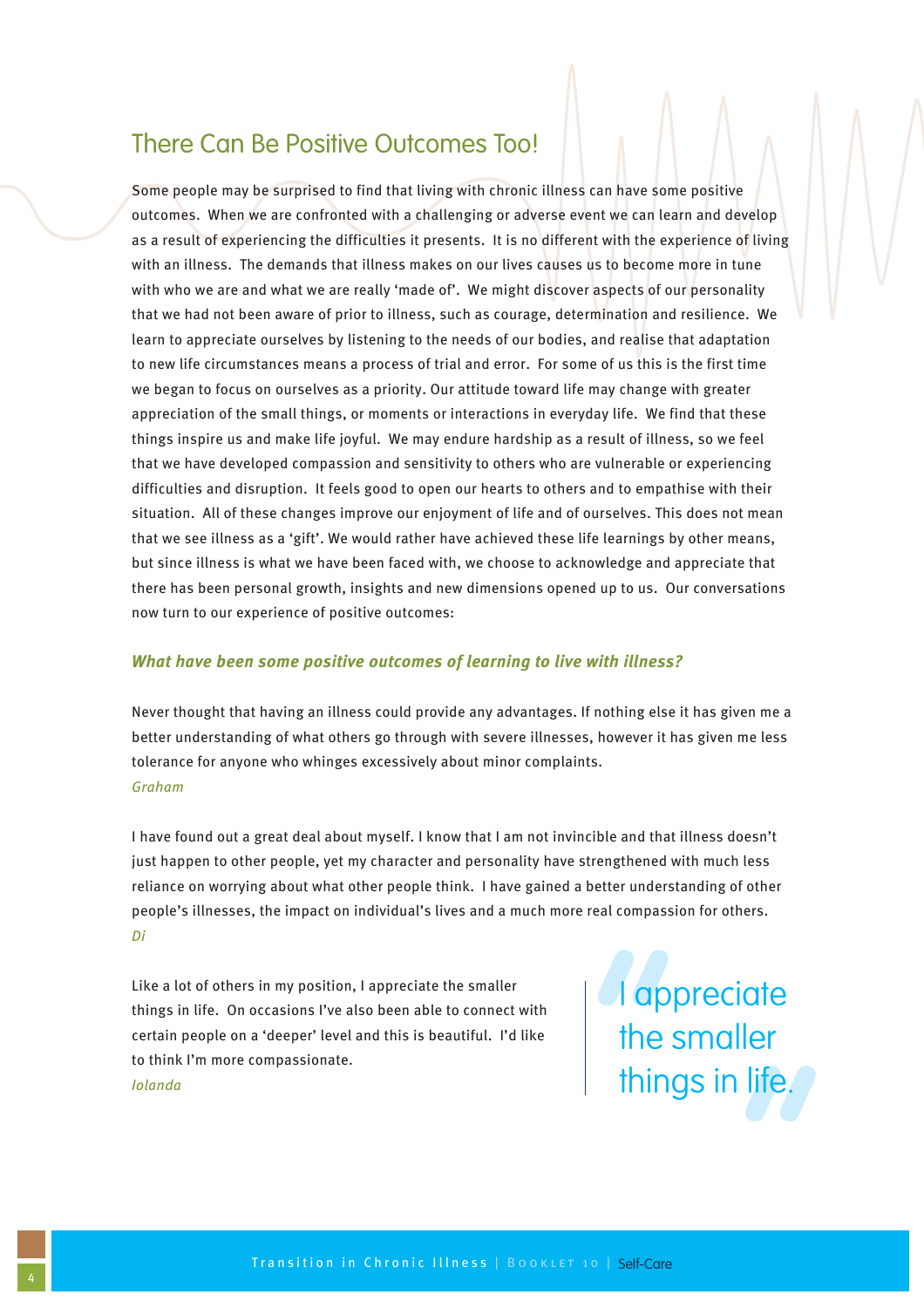Perhaps the one biggest benefits of experiencing illness is learning from it. I listen to my body. I respect myself.

- A deeper understanding, empathy and compassion for other people's illnesses and/or problems.
- Appreciation of the many wonderful things in life, not taking life for granted, nor good health as my right.
- Developing a strength of character I never knew I possessed.
- Discovering who I really am and developing a different but important purpose in life.
- .........Oh and having a good excuse for sleeping half my life away :-).

#### *Chrispy*

I've learnt to be more compassionate and tolerant. I've also become more understanding and patient. *Michelle*

- Some time out, seeing how life goes on internally and externally.
- The internal resilience that grows/develops, the receiving of people's generosity, gratefulness
- The activation of a keen eye for the simple, rich and beautiful gifts that surround me
- An experience and understanding of my way of dealing with great change and challenge.
- A reprioritizing of stuff in my life, people, things, thoughts.
- Some of the concessions that come from living with an illness, disabled parking ticket
- A connection with courage
- Valuing the experience of being the 'other', Greek, and living with a chronic illness
- The learnings. A re-ordering of expectations and taken for granted

#### *Olympia*

Self and systemic insight.

#### *Frank*

Perhaps the one biggest benefits of experiencing illness is learning from it. I listen to my body. I respect myself. Illness has also broadened my worldview, taught me about compassion, forgiveness and dealing with imperfection.

*Mari*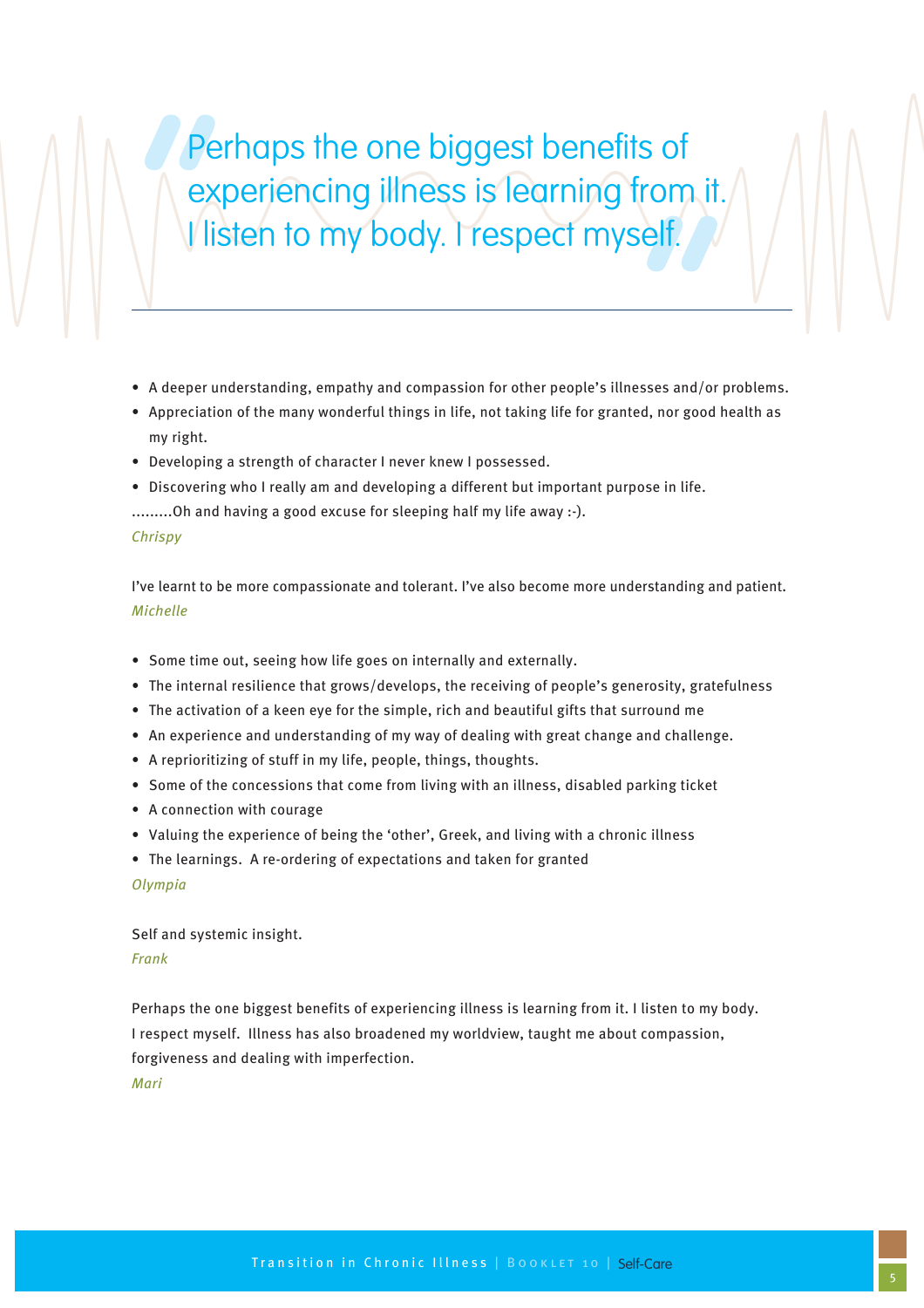# Reclaiming A Sense Of Order

A symptom and diagnosis of illness typically throws life into chaos. It may seem as if we are at the mercy of the illness and have little power to influence our life. Unfortunately there is no traveller's guide for the journey with chronic illness. There are, however, alternative ways of living. When we learn to think of ourselves in nurturing ways and learn about what is helpful in minimising and managing symptoms, we gradually regain a confidence that, whatever happens, we will be able to manage. We learn that wellbeing relies upon using the knowledge we have gained to make decisions about how to make adjustments in life to enhance our sense of well being. We also learn that there are times when we are willing to risk not being as well so that we can enjoy things that are important to us and for us. Gradually we regain a sense that we have some choice about the way we manage life incorporating the experience of illness. It is a sense of control within the limits that the unpredictability of illness imposes, but it is none the less a feeling that contributes to a sense of living an ordinary life.

# *Have you regained a sense of control? And if so can you identify the key elements of regaining a sense of control?*

I don't know that I would have gained a sense of control of the illness. I am in control of my life provided I stay within the capability limits of what my illness allows. *Graham*

I'm not sure that I ever had a sense of control, life has so many unexpected happenings. I have a better sense of myself in that if people can't or don't want to understand the limits placed upon me by my illness, then too bad. I have a much better understanding of how to deal with the unpredictability, uncertainty and the guilt from having to impose on loved ones when I am ill and somewhat disabled. In general I have become aware of my ability to be determined and resilient. Key elements would be a growing confidence in my ability to deal with illness and unsympathetic acquaintances; staying calm and putting life's events into perspective; knowing that everyone is

going to die some time and fear not; enjoy everything that gives you joy, a good laugh, or wonder at the beauty of a flower, leaf or the full moon. Do your best whether you are ill or well. *Di*

I don't have a lot of control over my health situation at all. Some control, yes. But not a lot. There are only two ways that I can control my medical issues. The first is by pacing (and not overdoing things) and trying to work around daily problems as they arise. The second and most important way is by showing an interest in my health, being proactive and getting online to research and communicate with others. This has been absolutely ESSENTIAL. I couldn't have come out of everything I've gone through so well without the internet.

I'm not sure that I ever had a sense of control, life has so many unexpected happenings.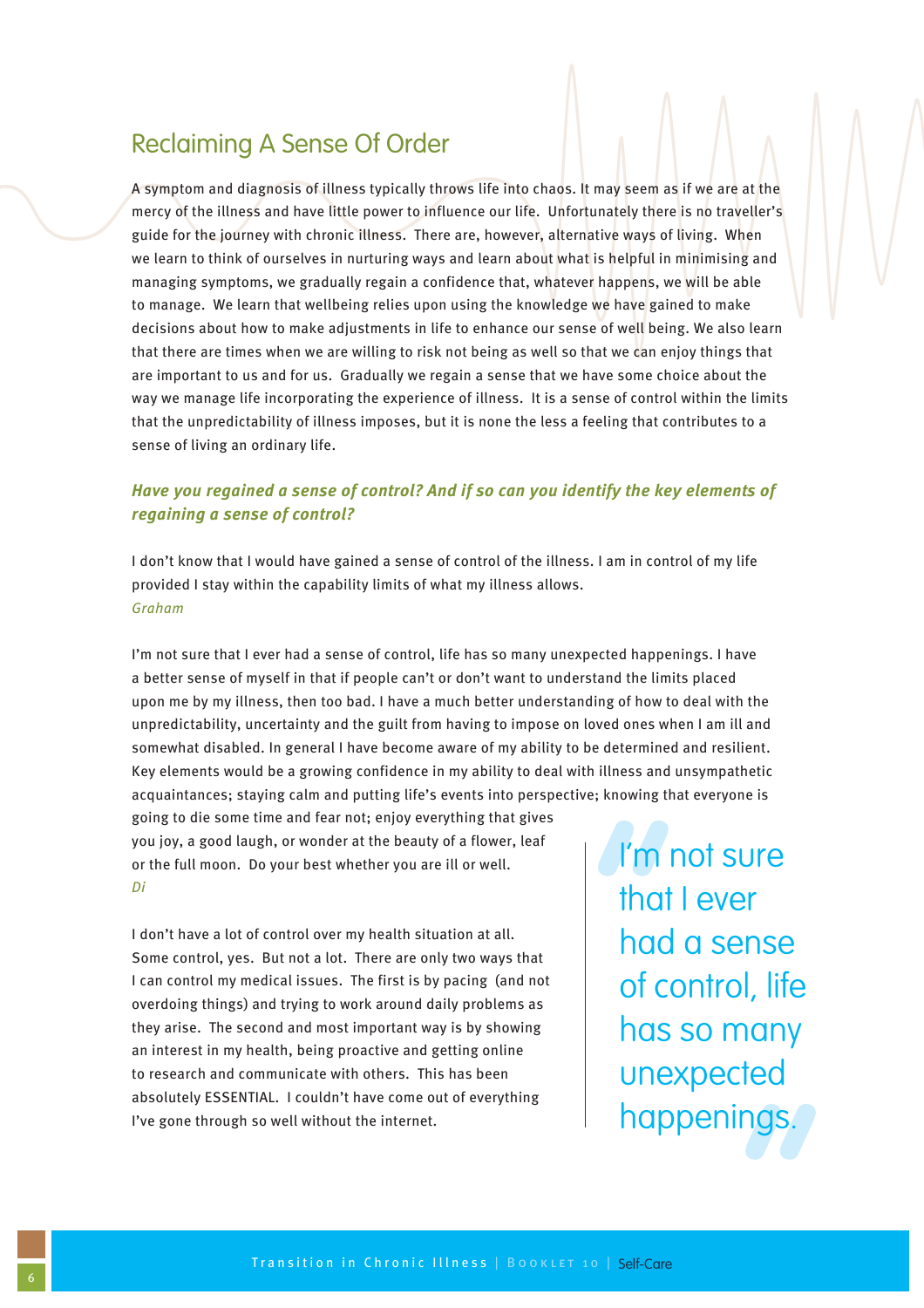On non-health issues, control is easier since I'm my own person and not a wife, mother or carer. So I have greater control over what and how I want to do things or think. For me, a key element is routine. Routine, for example, in how I dress and what I do with my day. And a psychologist once told me that wanting and even needing to have this control and creating routine is understandable given my situation - it's my way of creating a safe zone and coping with the trauma of what's happened. And I suppose my support of voluntary euthanasia is an extension of the principle of control. It's giving me a sense of control over an unknown future. *Iolanda*

Yes I have definitely regained a degree of control over my life. I'm convinced the main key in attaining this has been through access to the Internet and the vast network of information and support groups it provides. "Knowledge is power", in that I better understand exactly what is happening to my body and why, the best available treatment options, but above all that I'm no



BED LEVEL Raised bed level so it is better height for getting on/off. – Graham

longer alone. Communicating with others in a similar situation, learning from their experiences and gaining comfort from their support is invaluable. Being more in control has given me back confidence and self-respect, helped me find a different purpose in life, helped me to discover who I really am and hopefully made me a better person. During bad times I may spiral downwards for a while, but I now have the strength to fight my way back and move on. Another important key in gaining control is being fortunate in having a very supportive partner and family, as well as an excellent GP who really listens and cares.

#### *Chrispy*

I have less control over life than I ever had. But I have control over the essential me, if that makes any sense. I do go nuts having to sleep all day or lie in bed and read a book but I learn to do what I can when I can.

#### *Glenice*

I don't know! Some days I feel that I have some control and then other days it all just seems completely out of my control. So I guess that I am still working on gaining some sense of control. *Michelle*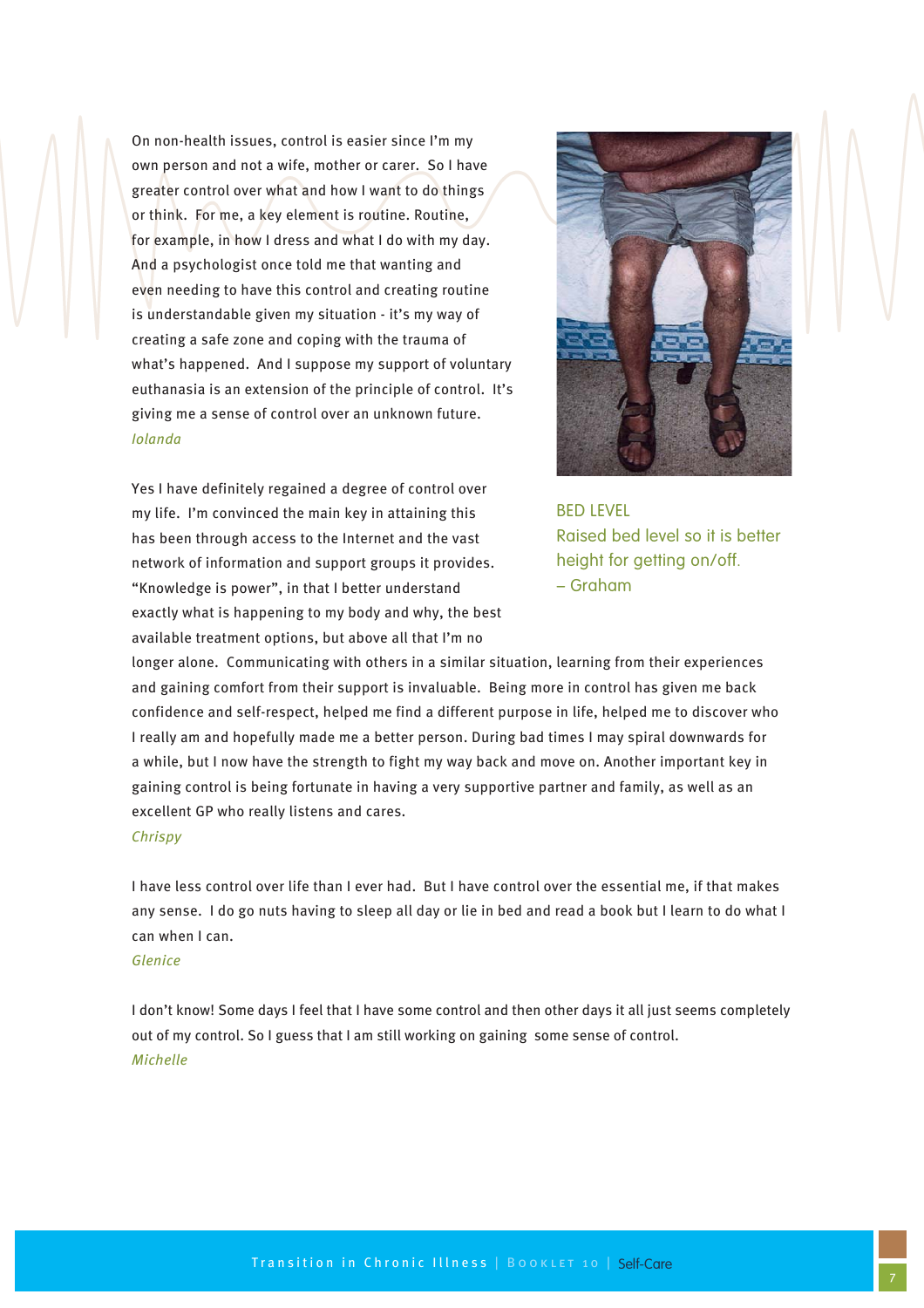Yes I have regained a sense of control:

- Maybe not worrying about what others think
- Having people in my life to share the tragedy/comedy
- Being able to delegate tasks and ask for assistance
- Believing that I will deal with the change whatever it may be as best I can at the time
- Being organised and a good planner
- Being financially able
- Having a positive /happy disposition
- Having a greater awareness of self and others
- Having a great sense of independence

#### *Olympia*

Yes, I've gained it - although getting the disease so early I never 'lost' it. *Frank*

I find this a continual challenge. Over the years I was taught about 'diabetic control' - something that has been clinically defined as 'poor' for the 15 years I have had diabetes. This definition does nothing for my sense of gaining control over my health. And I can let it ruin my self-efficacy and the belief that I am actually doing OK. I guess I am learning to look at other ways in which I've gained control, e.g. I don't let my health worry me, despite its obvious metabolic flaws; I am in control when the diabetes is not controlling me; when diabetes no longer drives me to obsessional lengths to get the sugars 'right'.

The key elements for regaining control in my experience have included a dose of realism, shaking off perfectionism, and appropriate support. I also found I had to forgive those whose expectations of me with were too high, including myself. *Mari*

# Sources Of Inspiration

Inspiration is still an important part of our landscape when living with illness. But what inspires us has changed. We now find inspiration in familiar places and relationships such as family, good friends or within ourselves. The ordinary is inspiring to many of us whether it is a bird singing, people living their life despite hardship, natural beauty, or merely life in general. Once we may have taken these things for granted. Living with chronic illness has opened our eyes to the magnificence of people, places and things, that were right under our nose. We see them in a new light and they stand out to us, 'like threads of gold' woven into the fabric of our lives, giving us inspiration to continue our journey. We want to share with you some of the 'golden threads' in our lives.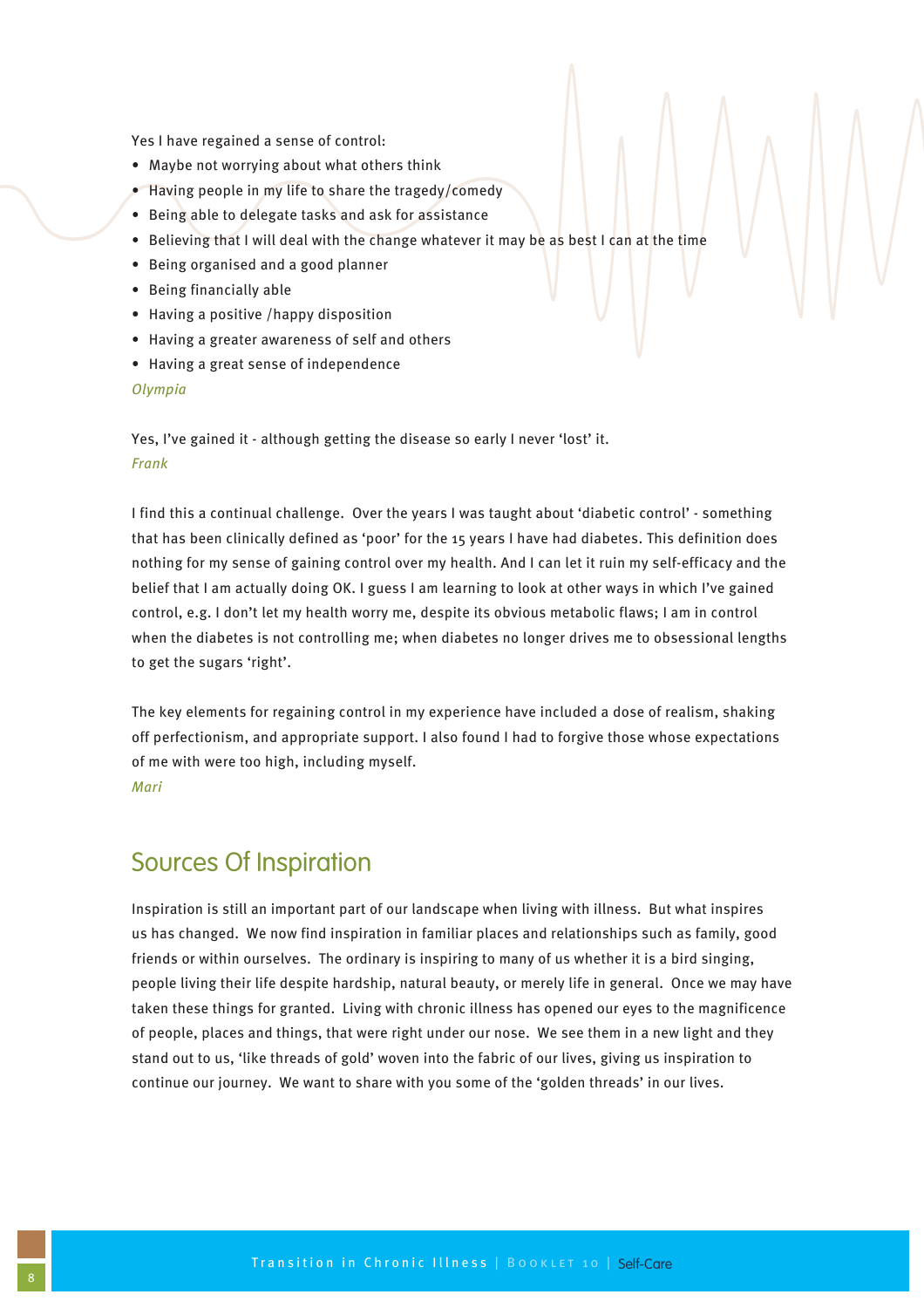# *What inspires you?*

There are no external inspirations, I have developed in myself the satisfaction of when I have been able to complete a task, and use this to inspire me to try more. *Graham*

I am inspired by the Transitions group as well as those who have the same disease as mine with worse symptoms who just keep going and support others. Also, people like Louise Sauvage, the Paralympian and my mother, who despite great odds lived a good life and used her intelligence in the best way possible to cope with life. The sounds of birds in the morning create a joyful start to a day and this inspires a positive view of everything. *Di*

Over the years, what or who inspires me has changed so much it's unbelievable. For example, motivational thoughts, people living with disability who are role models for others and religion inspired me during cancer treatment and shortly after. Now they are the furthest things from my mind. Some of the things that might inspire me include natural settings and certain friends. But to be truthful, the thing that really inspires me on a regular basis now is \*me\* - for example, the happiness or pride that I'll feel by saying that I've achieved something or looking at things I've done in the past. *Iolanda*

Ordinary every day people who struggle to overcome adversity such as illness, poverty or hardship. People who go out of their way to help others who are less fortunate than themselves. People who give, in whatever way they can, simply because they care, but who don't expect anything in return. These are the real heroes, not the rich or famous. *Chrispy*

Eternity at the moment. *Glenice*

My husband, my children and friends. The Transitions group. *Michelle*

People, nature, love, beauty, positive thoughts, balance and harmony. *Olympia*

Life in general, nothing in particular and certainly no person. I have a problem with idolising anyone. *Frank*

Healthy relationships inspire me. The people who are close to me, my parents, my brother, my friends. Some of my clients also inspire me. They teach me so much more about living with illness than I will ever discover through my illness experience alone. Art inspires me. Nature's beauty and serenity inspire me.

*Mari*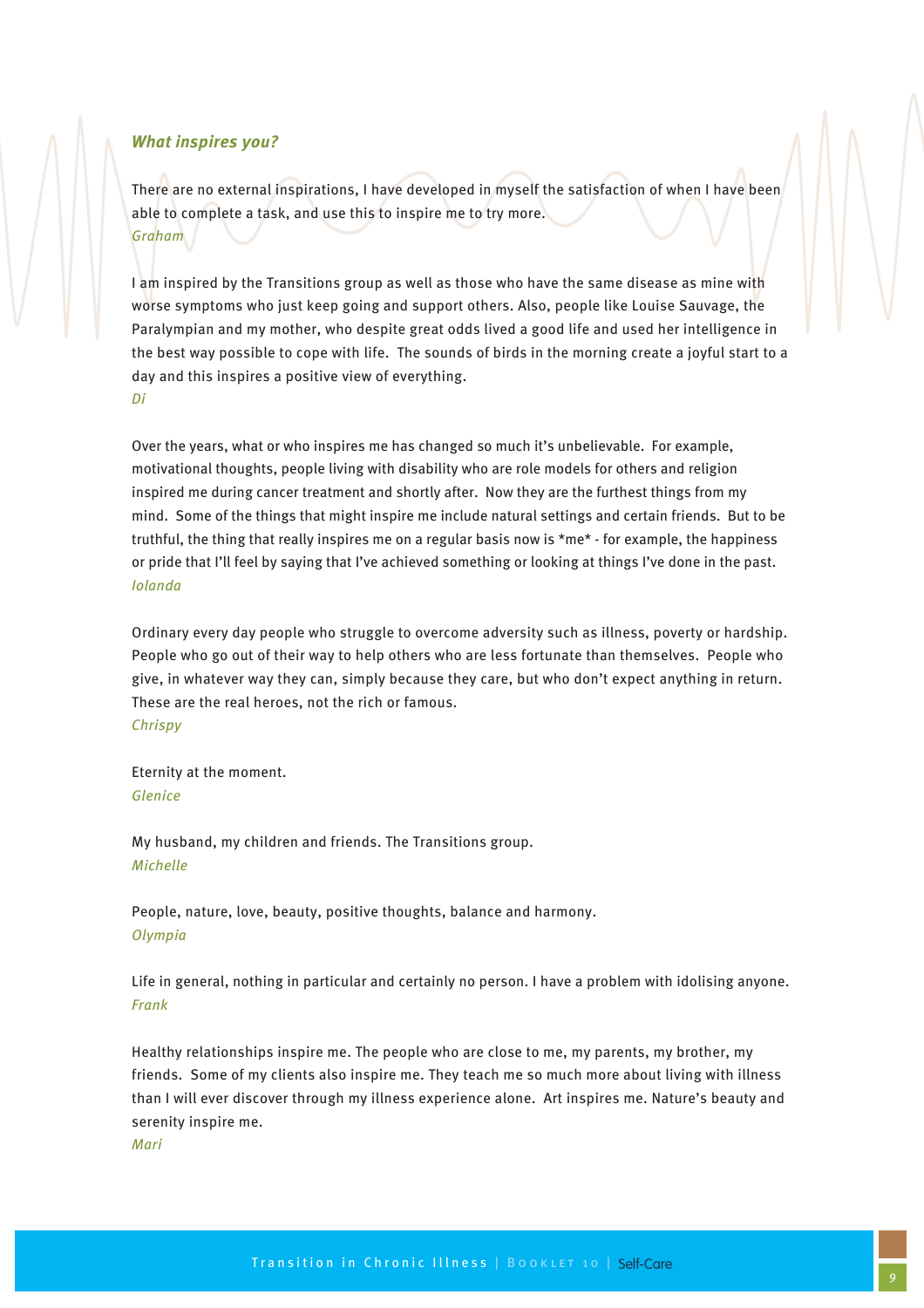# Fun Is Still An Important Part Of Life

Our spirit seeks fun, and while it may be fleeting, it does us good. There is fun in each of us if we open up to it. It may be a sense of humour, love of pets, love of music or enjoyment in particular activities. We can create fun drawing on these parts of ourselves when we are alone or with others. Getting in touch with the fun in ourselves is infectious. It spreads to others and comes back to us. Reaching out to others with our playful side can reward us with mutual good feelings. We have a choice: to be consumed by the negative aspects of living with illness, or we can provide some balance to this by allowing ourselves to be jovial or to let loose at times. When we do this it nurtures our spirit and fosters positive feelings about ourselves, others and life itself. To have a good belly laugh has been identified as a contributor to wellbeing. Many of us need to be mindful of energy and fatigue, so we have learnt to pace ourselves and make the most of the times when we do have the energy or inclination for fun. But we do not forget the part of us that seeks fun. Where we find fun and the way we find it may have had to change, but we have fun and laugh in ways that are just as uplifting. Our conversations reflect our sense of fun.

# *How do you find fun?*

I can share a joke. I can enjoy moments or situations. *Graham*

Watching the antics of my toy poodles, laughing at movies and television shows, laughing with friends, going on day trips with friends or the social club, and other activities when I am able. I enjoy email contacts with friends and the Transitions group. *Di*

For me "fun" has a lot of dimensions - fun alone at home, fun interacting with others, fun getting out of the house. Most of my fun comes from things I do on my own at home since I spend so much time at home, so it's not the type of fun that's animated, energetic or friendly. Some things I do at home might include emails and internet, writing, getting on the phone, entering (and winning!) competitions or logic puzzles.

#### *Iolanda*

Ways of having fun have gradually changed to more passive activities, but still very enjoyable. Despite having very different interests, my partner and I enjoy spending time together, just talking and doing everyday things. We're best friends really. We both enjoy having dinner at restaurants, sometimes alone and sometimes with family or friends. I enjoy my time on the computer, reading, listening to classical music etc.. I get pleasure from doing volunteer work in schools when I'm well enough. *Chrispy*

My sense of humour still holds me together.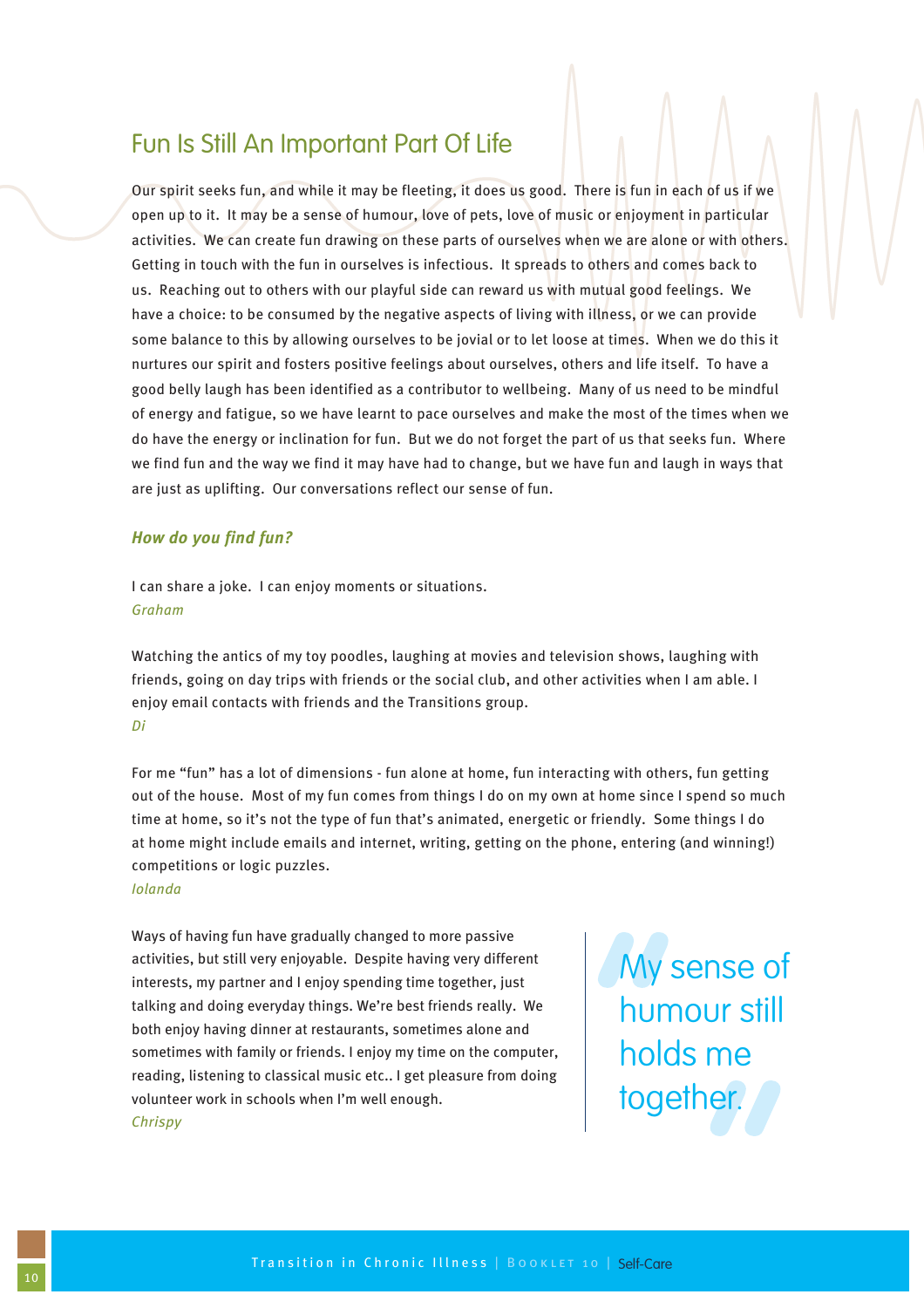My sense of humour still holds me together. Singing and being on radio are things I enjoy. I can be fun for a while when with others but I tire too quickly so I do not go out socially apart from Church. I sit and sew when I can. People see me as being fun but I feel that the 'stuffing' has gone. *Glenice*

Playing with my children; Chatting with friends on the phone, in person or on the internet; Going out for coffee with friends; Spending time with my husband just working in the garden etc. *Michelle*

I stay as well as I can, sleep, eat, rest, exercise, drink, think and talk. I create fun. I do things /activities I like to do and avoid those I don't like. *Olympia*

Living, coping, being ... Riding back from the dentist one morning with half a dozen injections in my face (the oral rehydration I take rots my teeth), got to a station & coffee machine didn't function. Reported it and station assistant offered me a cup of coffee from her own supplies! Was so impressed by this that I wrote a letter to the editor, it was published and she got a formal pat on the back from her employer. I love doing such constructive mundane things.

#### *Frank*

I find fun in immersing myself in music. I enjoy listening, singing, playing, writing, performing, and going to live gigs. I also enjoy the little and positive interactions with people: to smile, to wink, to hug, and to share a laugh, to banter. *Mari*

# Goals worth striving for

Having goals to aim for and vision for our future is important when learning to live with a chronic illness. Our life needs direction in order for it to feel meaningful and have purpose. Goals are benchmarks that provide structure and feedback about how we are doing in life. Goals are an expression of who we are, who we want to be and the way we want to live. Our vision for our futures has changed, and we have had to develop new visions in line with our changed abilities and interests. For most of us this is related to living the best life we can whilst managing the symptoms and consequences of illness, achieving balance and continuing to develop at a creative and personal level. It is about making the most of our strengths and abilities, rather than dwelling on disability. We do have choices in the path our life takes and we want to create our futures rather than leave it to chance. Whilst our goals may seem trivial to others who can take health and abilities for granted, they are grand in our eyes. To live a life that includes reasonably stable health, enjoyment, creativity, self-development, spirituality and meaningful relationships is a goal well worth striving toward.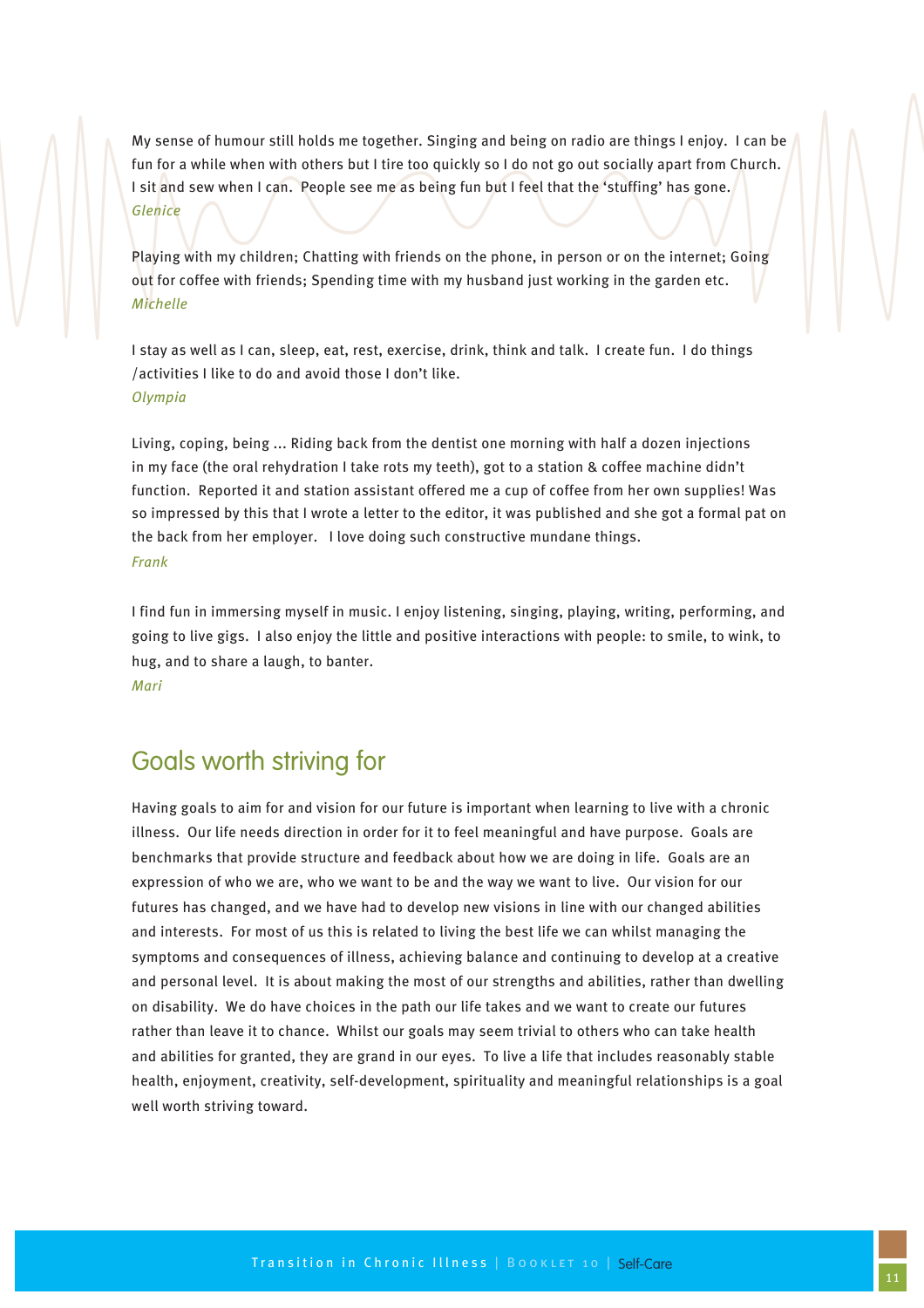#### *What are your long term goals?*

To hopefully slow the rate of progression of my illness and maintain a self satisfying lifestyle. This may sound a bit egotistic but if I am not satisfied with the life I am living then depression takes over making it worse.

*Graham*

My main goal is to do the best I can with what I have. My needs are to cope financially with health care needs and growing older, and to live life to the fullest even though it might be a quiet life as judged by some others.

*Di*

In brief and general terms, my long term goals are probably to live, love, smile and be happy. More specifically to try to stay positive and happy, to be creative and keep my brain active, and keep up with others. A long term goal in a medical sense is that I'd like to keep abreast of developments in the treatment of my problems. A corresponding need that comes from this goal is that should there be no treatments available and my situation worsens with time, I'd like to know that voluntary euthanasia is available if my suffering become unbearable. *Iolanda*

One important goal is to be as well as I can, as quickly as I can and for as long as I can. To do this I will continue to gain as much knowledge as possible. Had I known a few years ago what I know now, I may have been in a position to prevent a well intentioned mistake made during a minor surgery. That mistake most likely resulted in yet another condition, chronic pain and the need for major orthopaedic surgery. This is an added condition I could well have done without and I have yet to face another such surgery. I will continue to fight for affordable and unavailable treatments, which Australians are presently denied, knowing these can dramatically improve my quality of life and may well prolong it. I aim to live as well and fully as possible with chronic illness. I hope to continue in some form of voluntary work, as well as to take up painting as a hobby. I want to be the best person I can be, despite the limitations of illness.

*Chrispy*

- To get back to the pool and gym.
- To dress every day.

*Glenice*

My main goal is to do the best I can with what I have.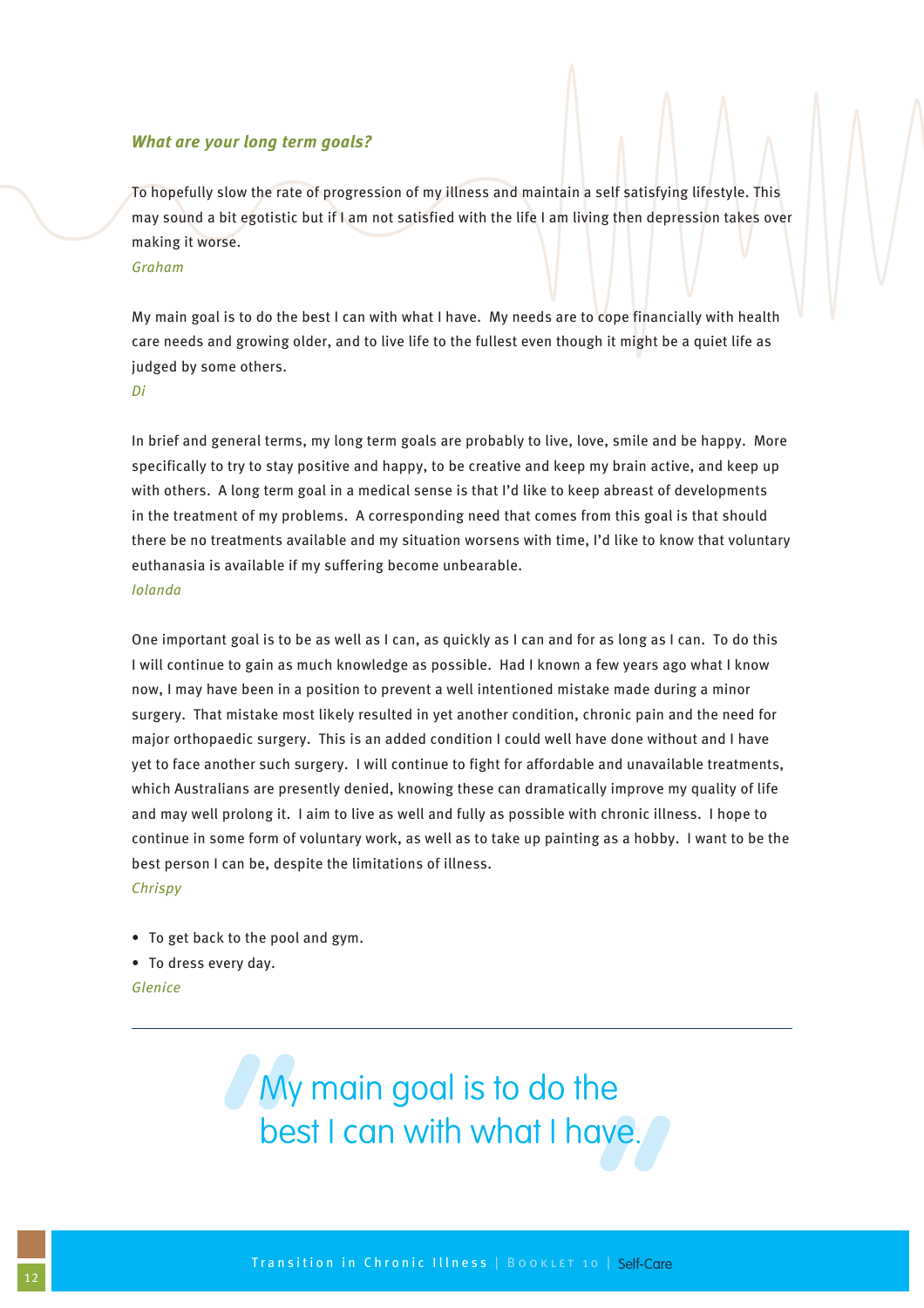- To get better, maybe go into remission.
- To be well enough to work part-time.

## *Michelle*

- To be creative and receptive to whatever is, what was and what will be
- To continue to develop the self
- To discover the best course of action in all things
- To be conscious of my choices and actions

#### *Olympia*

Staying alive of course, what else? *Frank*

- To maintain balance.
- To appreciate the good days, and accept the bad ones.
- To remain responsible for my health behaviours, but not make unrealistic expectations.
- To give and to receive.
- To work and play.
- To be creative, to explore, and to continue to learn.

*Mari*

# Our Message To You

The tumultuous feelings that we may experience upon receiving diagnosis of chronic illness are the very beginnings of a journey or ongoing process. While the journey may take many different turns, ups and down, convolutions and movements back and forth, we can eventually arrive at a place where there is a sense of order. The transitions that we, as people with chronic illness, experience may lead toward a sense of 'ordinary' in everyday life and it will feel as if there is some control in life again. Negotiating this transition is no small feat. It is a life-changing process, which requires personal resources, balance courage and resilience. Balance is a talented juggling of all your responsibilities and needs.

It does not matter how long the journey takes; it can be taken at your unique pace. It also does not matter how the path is travelled; there is a myriad of ways and you will discover the one that is right for you. What does matter is that it is a destination worth striving toward. The road may get rocky and the pathway unclear at times. There may be times when we falter, lose faith and feel overwhelmed. The landscape is constantly changing and we might need to reach out for the hand of another person or people to support us. Go gently with yourself on this journey and believe in yourself as a person who makes a valuable contribution to our world.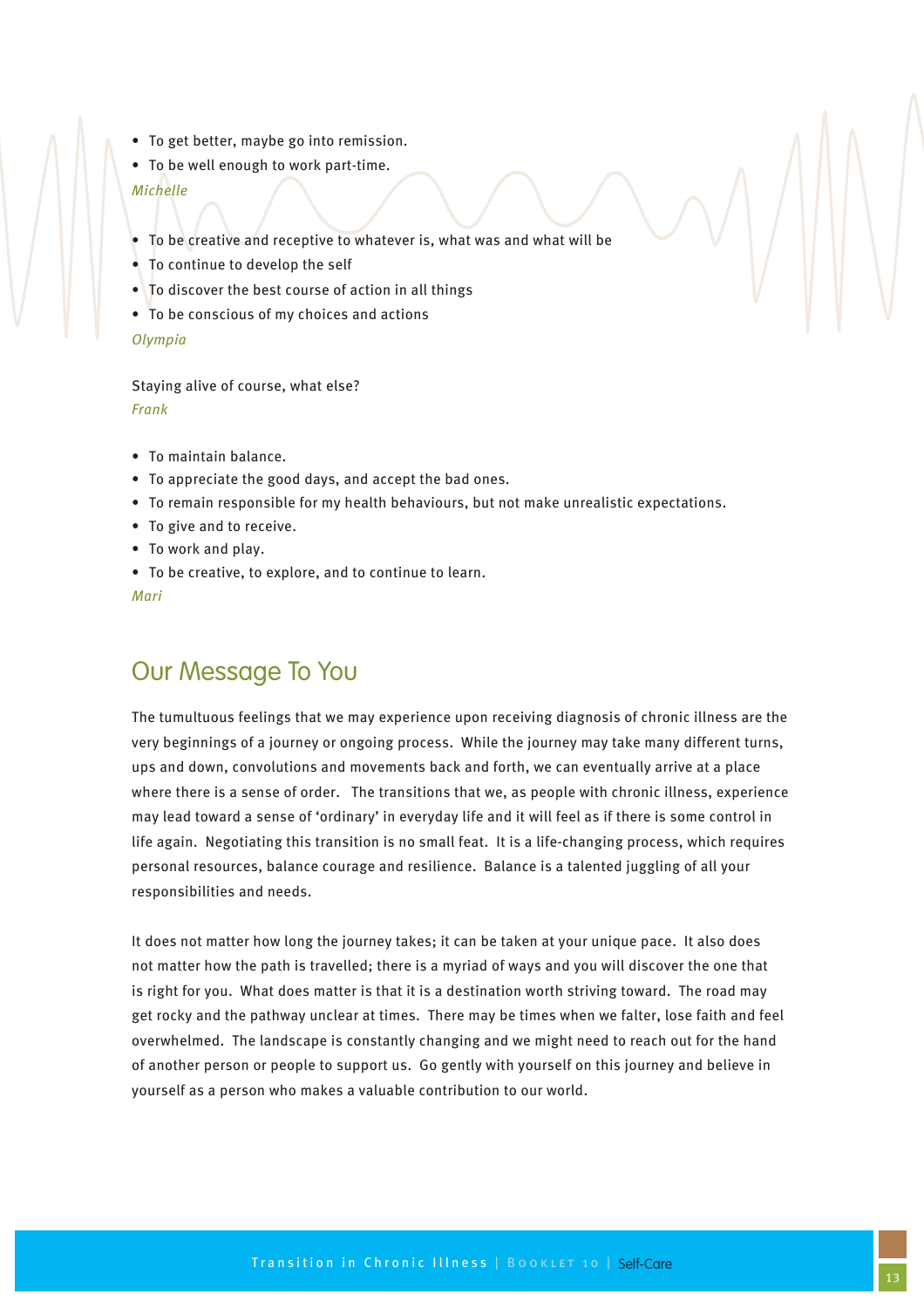# Our Message To Health Workers

You can make an important difference to the lives of people who are living with chronic illness and striving toward adaptation. We need understanding, non-judgemental health workers. We seek to develop a relationship with you that is about two people coming together to share different understandings and experiences. We have our unique experiences and learnings gained from managing the illness in day-to-day life. We have the knowledge of our body and how illness affects it and our life circumstances and the impact that illness has. This includes the myriad of emotions and thoughts that are triggered by daily events and the feelings toward one self. You as the health worker can bring a willingness to sit beside us and listen, try to understand our experience, and to find places where your understandings can enhance our wellbeing and the ability to manage illness. Perhaps you have found different tools and techniques than the ones we have used. Offer these as suggestions, rather than prescriptions. Be patient, because change takes time.

The skills involved in this relationship are those already familiar to you. You have gained skills in developing rapport, communicating, listening, engaging, demonstrating empathy and concern, offering realistic options and hope, dealing with strong emotions, advocacy and providing practical and emotional support. This relationship is likely to be a crucial resource to the person living with illness and can contribute to positive feelings about the self and the world around. A health worker who seeks to understand and offer options to the person, leaving them space to make their own decisions and choices, is like pure gold.

The process of setting "self-care" goals with those of us learning to live with chronic illness can involve three steps.

- 1. **Look**…Find the issue. Rather than beginning the encounter focused on test results, begin by saying, "Tell me what concerns you most. Tell me what is hardest for you. Tell me what you're most distressed about and what you'd most like to change."
- 2. **Think**…When you begin to get a sense of our concerns, explore those issues with us. Ask, "Is there an underlying issue? Do you really want this problem to be solved? What's the issue?"
- 3. **Act**… Develop a collaborative goal. Once you have worked with us to identify the issue, your instinct may be to try to solve it, but don't. Instead, validate our feelings and capacity to deal with the issue, and continue asking questions that will lead us to orientate towards our own solution. Ask, "What do you think would work? What have you tried in the past? What would you like to try?"

Following the 'Look, think and act' process promotes reflection and evaluation. Engaging in this process also helps us to understand that we are involved in an ongoing transition and even though it can be a bumpy ride, with your help we can find the path that suits us and regain some order in our lives.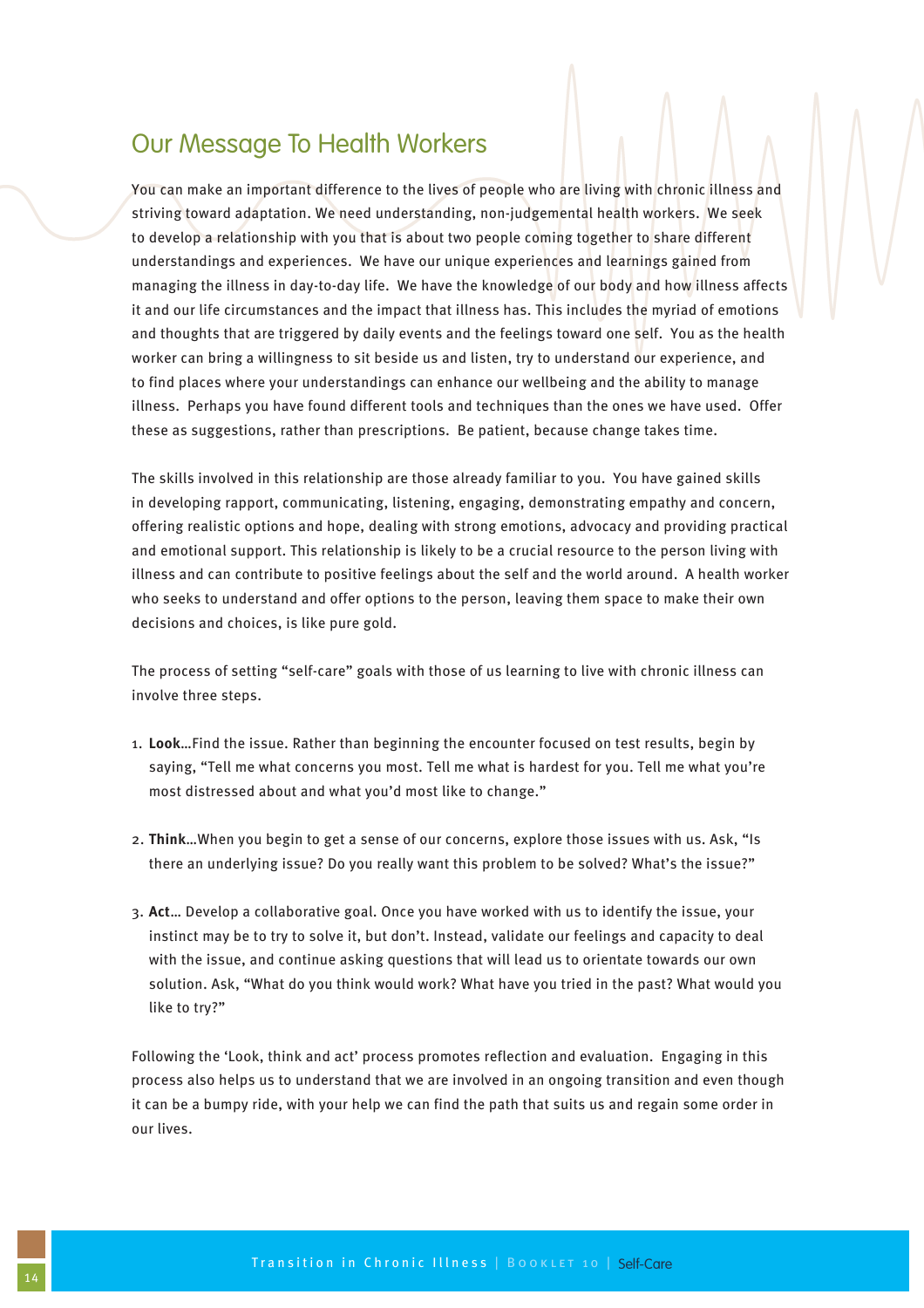# About Us

We are men and women who live with chronic illness. Our ages, sexuality, backgrounds and economic situations are diverse and these all impact on the way we experience illness. We are participants in an Australian research project that connects people living with long term illness through the Internet. Talking with each other on the Internet facilitates an opportunity to discuss issues related to our experience. We came together through being involved in a research project. Over time, we have got to know each other through our email conversations. We feel strongly connected to a network of caring and support that carries us through the hard times and enables us to celebrate each other's good times. Knowing that we can always tap into the understanding and support of others who live with chronic conditions is important in our approach to making sense of, and managing, illness.

There has been a lot of discussion about chronic illness self-management promoted by health care professionals. Yet it has been estimated that between 95 percent and 99 percent of chronic illness care is given by the person who has the illness. In other words, we look after ourselves. On a dayto-day basis we are in charge of our own health, and the daily decisions we make impact upon our quality of life.

We all have something in common: we live with a chronic illness. A chronic illness is one that persists over time without an easily definable beginning, middle and end. While the symptoms that accompany a chronic illness can usually be alleviated to some extent, the illness itself is not curable. What we share is that illness was an unexpected intrusion into our lives.

Living with chronic illness brings many life issues to the fore. One of the primary experiences for us has been the realisation that our lives have changed, often permanently. Illness has disrupted our future plans. It has troubled our partners, family and friends when they realise the way in which illness has intruded on our collective lives. However, we are learning to deal with the many changes that the illness has bought to our lives.

Over time, we have come to realise that although there are differences among us, there are experiences in common too. Some of these experiences, such as pain or isolation, have made us feel alone in the past. We have learnt the value of hearing the ideas and perspectives of other people in similar situations, so we have worked together to develop this series of ten booklets. Not all of the people in this project have been able to contribute to the booklets. Rather, a group of eleven people has been consistently involved.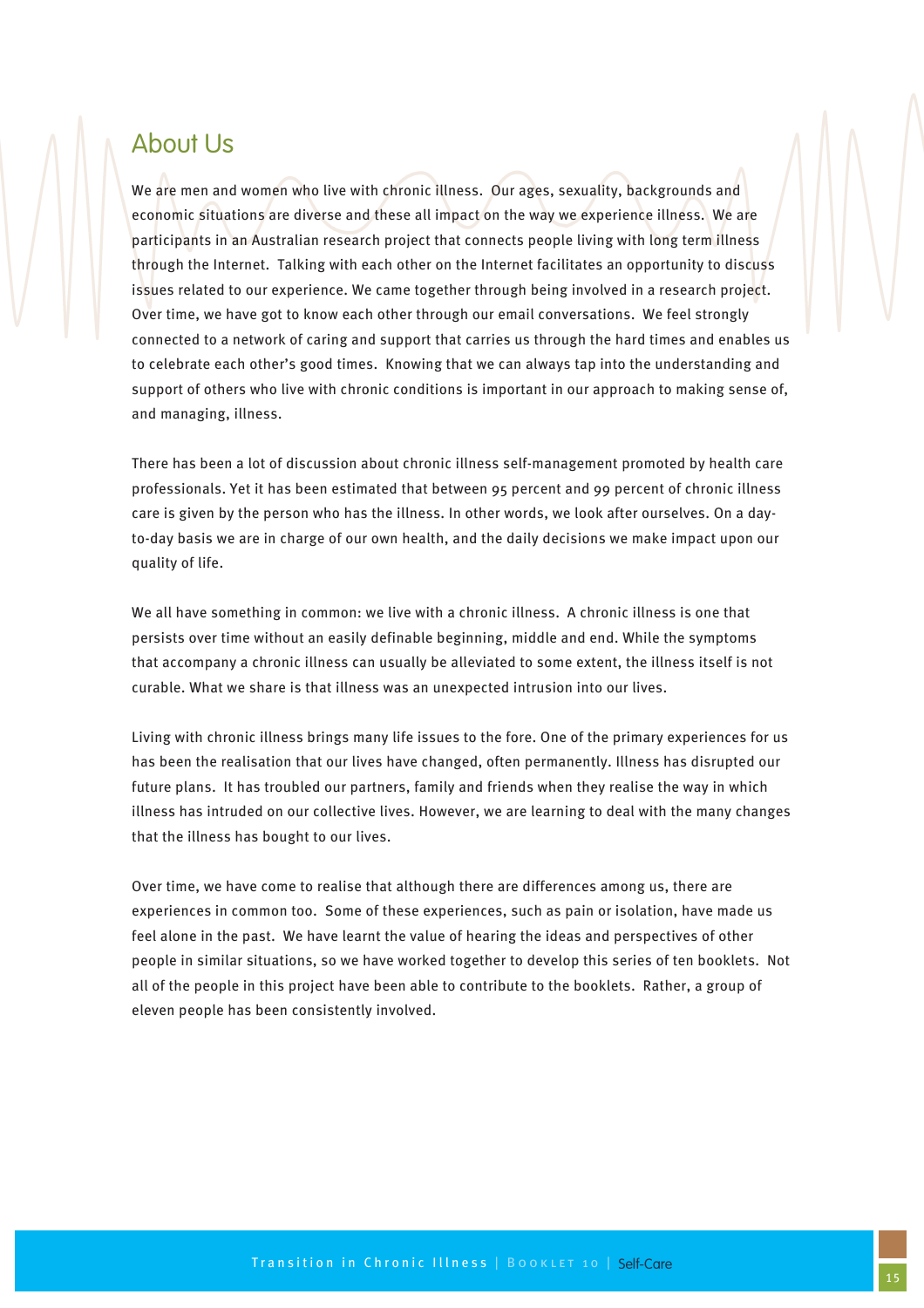# About The Booklets

We decided to share our experiences in a series of eleven booklets. The purpose of these booklets is to share some of our conversations about many interesting and difficult aspects of living with illness. Our conversations have been a safe place where we can seek understanding and support as we tackle the issues that confront us physically, emotionally, socially and spiritually. We are supporting each other by sharing information, emotional comfort and friendship. In these booklets we share our discussions.

The booklets are set out in question and answer format, and are intended to connect you with our voices about our experience of living with long term illness. There are no right or wrong answers to these questions. Our answers reflect our current thinking and understanding about what it means to live with long term illness. Maybe you will find some experiences and ideas that are familiar to you or have meaning in the context of your life. We acknowledge that challenges are part of life and fall within the experience of all human beings. Given this, our experiences may also be helpful to people living without illness.

# About The Research Inquiry

A three year research grant (2003-2006) from the Australian Research Council (ARC) was awarded to our research team. This was a collaborative project between The University of South Australia and the Research Unit, Royal District Nursing Service. The investigators are Professor Tina Koch, Dr Debbie Kralik and Dr Kay Price. Project Management Members are Kerry Telford, Professor Jim Warren, Gino Pignone and Natalie Howard.

# What Are We Researching?

The main thrust of the research program has been to understand the ways that people make transitions or learn to live well with chronic illness. We are interested in ways that people can learn to incorporate the consequences of chronic illness into their lives and move on. How people learn to move on or make transitions is important to understand, and so this project aims to describe this transition.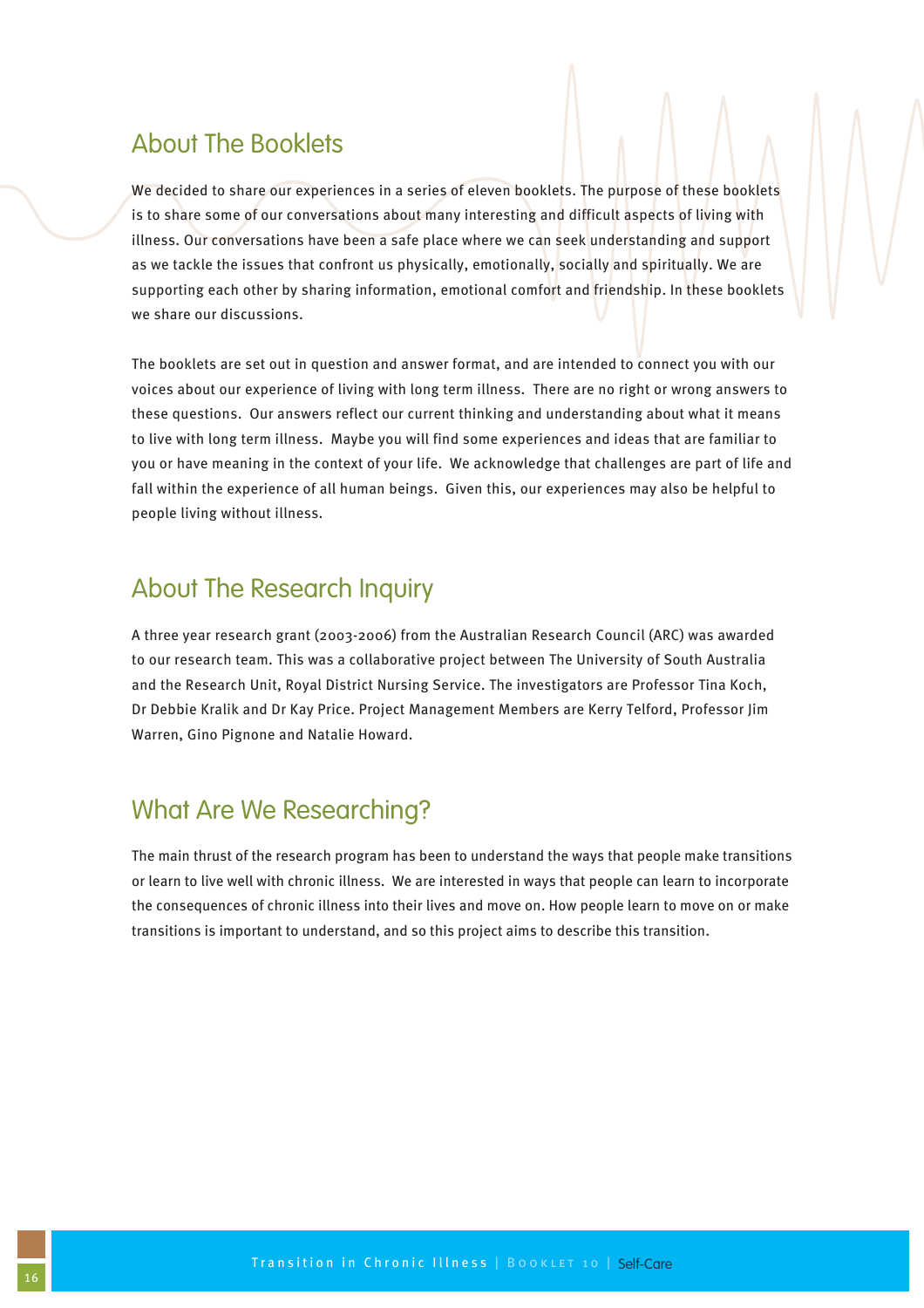

Transition in Chronic Illness | Booklet 10 | Self-Care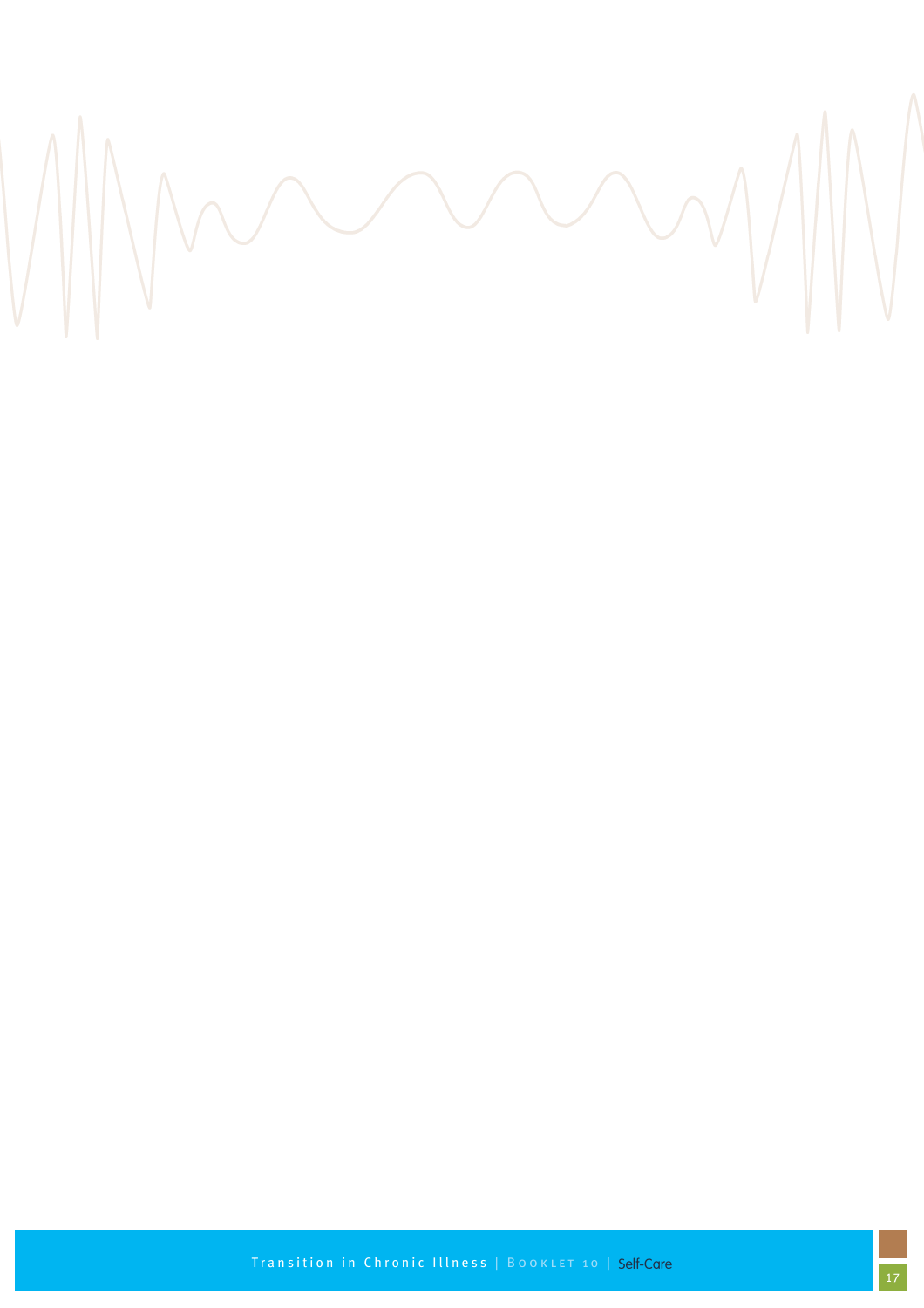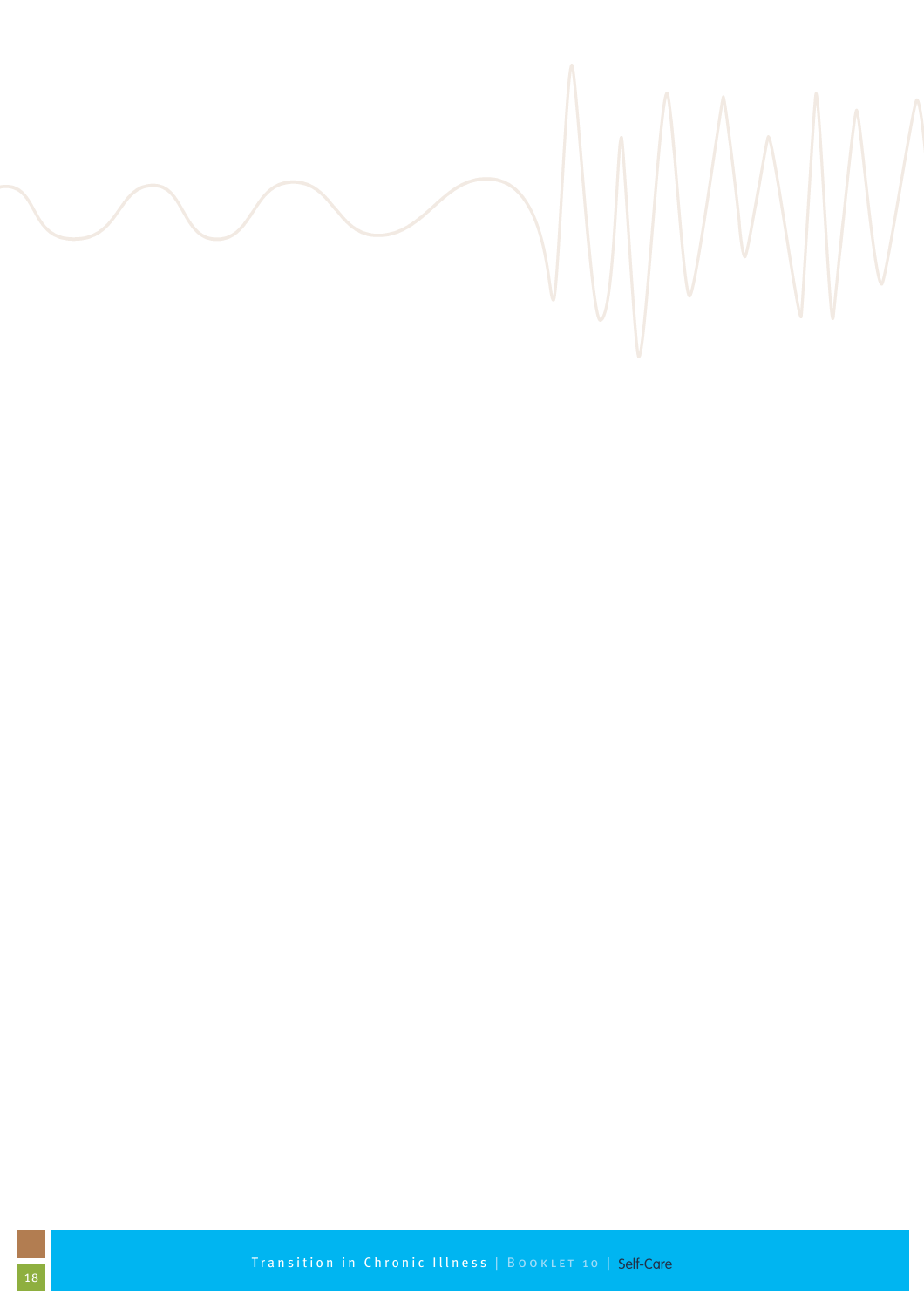

Transition in Chronic Illness | Booklet 10 | Self-Care